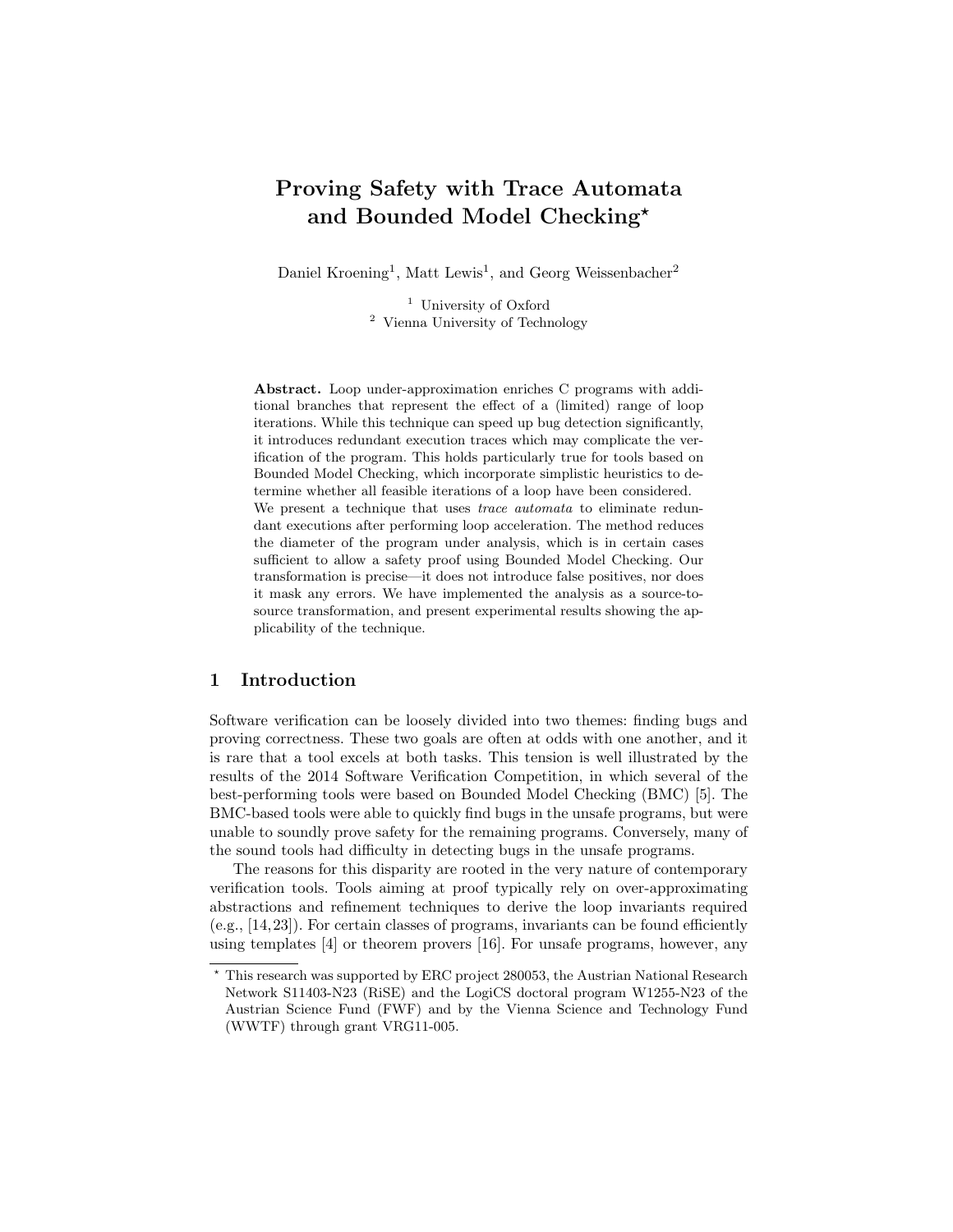attempt to construct a safety invariant must necessarily fail, triggering numerous futile refinement iterations before a valid counterexample is detected. Verifiers based on the BMC paradigm (such as Cbmc [8]), on the other hand, are able to efficiently detect shallow bugs, but are unable to prove safety in most cases.

The key principle of this paper is that BMC is able to prove safety once the unwinding bound exceeds the reachability diameter of the model [5, 20]. The diameter of non-trivial programs is however in most cases unmanageably large. Furthermore, even when the diameter is small, it is often computationally expensive to determine, as the problem of computing the exact diameter is equivalent to a 2-QBF instance.

The contribution of this paper is a technique that reduces the diameter of a program in a way that the new, smaller diameter can be computed by means of a simple satisfiability check. The technique has two steps:

- 1. We first identify potentially deep program paths that can be replaced by a concise single-step summary called an accelerator [6, 7, 12].
- 2. We then remove those paths subsumed by the accelerators from the program using trace automata [13].

The resulting program preserves the reachable states of the original program, but is often very shallow, and consequently, we can obtain a sound verification result using BMC.

Our paper is organised as follows: We present a number of motivating examples and an outline of our approach in Section 2. Section 3 presents our notation, recapitulates the concept of a reachability diameter, and introduces a generalised notion of the under-approximating accelerators presented in [17, 19]. Section 4 describes the construction of accelerated programs and discusses the resulting reduction of the reachability diameter of the program. In Section 5, we introduce restricting languages and trace automata as a means to eliminate redundant transitions from accelerated programs. The experimental evaluation based on a selection of SV-COMP14 benchmarks is presented in Section 6. Finally, Section 7 briefly surveys related work.

## 2 Motivation

In this section we will discuss the differences between proving safety and finding bugs, with reference to some SV-COMP14 benchmarks, and informally demonstrate why our method is effective for both kinds of analyses.

The program in Figure 1, taken from the Loops category of SV-COMP14, proved challenging for many of the participating tools, with only 6 out of the 12 entrants solving it correctly. A proof of safety for this program using an abstract interpreter requires a relational domain to represent the invariant  $x + y = N$ , which is often expensive.

The program in Figure 2 resembles the one in Figure 1, except for the negated assertion at the end. This example is very easy for Bounded Model Checkers, which are able to discover a bug in a single unwinding by assigning  $N = 1$ .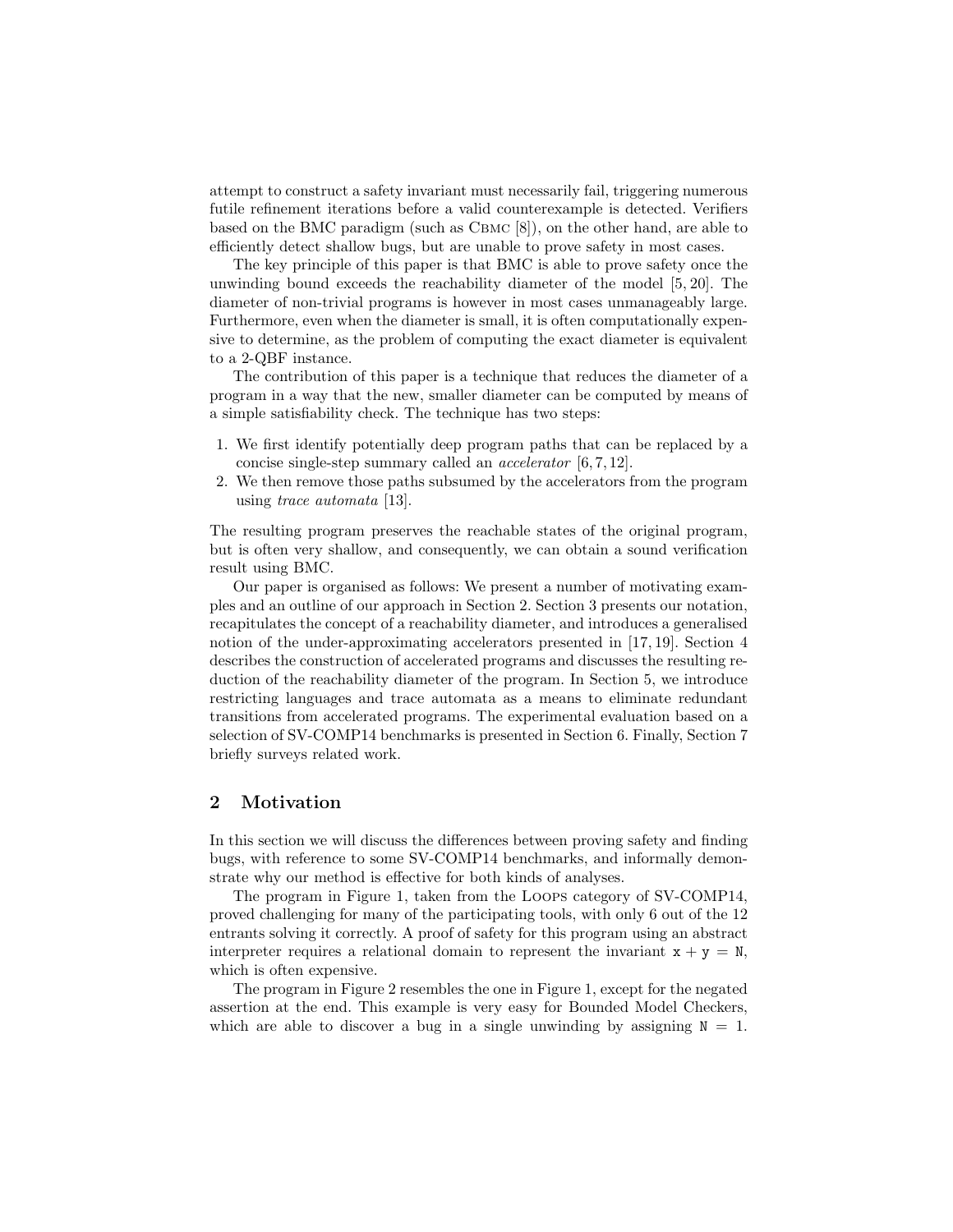A slight modification, however, illustrated in Figure 3, increases the number of loop iterations required to trigger the bug to  $10^6$ , exceeding the capability of even the best BMC-based verification tools.

| unsigned $N := *$ ;         | unsigned $N = *$ ;          | unsigned $N := 10^6$ ;      |
|-----------------------------|-----------------------------|-----------------------------|
| unsigned $x := N, y := 0$ ; | unsigned $x := N, y := 0$ ; | unsigned $x := N, y := 0$ ; |
| while $(x > 0)$ {           | while $(x > 0)$ {           | while $(x > 0)$ {           |
| $x := x - 1$                | $x := x - 1$ ;              | $x := x - 1$ :              |
| $y := y + 1$ ;              | $y := y + 1$ ;              | $y := y + 1$ ;              |
|                             |                             |                             |
| assert $(y = N)$ ;          | assert $(y \neq N)$ ;       | assert $(y \neq N)$ ;       |

Fig. 1. Safe program

Fig. 2. Unsafe program

Fig. 3. "Deep" bug

The relative simplicity of the program statements in Figures 1 to 3 makes them amenable to acceleration [6,7,12], a technique used to compute the effect of the repeated iteration of statements over integer linear arithmetic. Specifically, the effect of i loop iterations is that  $x$  is decreased and  $y$  is increased by i. Acceleration, however, is typically restricted to programs over fragments of linear arithmetic for which the transitive closure is effectively computable, thus restricting its applicability to programs whose semantics can be soundly modelled using unbounded integers. In reality, however, the scalar variables in Figures 1 to 3 take their values from the bounded subset  $\{0, \ldots, (2^{32} - 1)\}\$  of the positive integers  $\mathbb{N}_0$ . Traditional acceleration techniques do not account for integer overflows. To address this problem, we previously introduced under-approximate acceleration, bounding the acceleration to the interval in which the statements behave uniformly [17, 19].

The code snippet in Figure 4 represents an under-approximating accelerator for the loop bodies in Figures 1, 2, and 3. We introduce an auxiliary variable i representing a non-deterministic number of loop iterations. The subsequent assumption guarantees that the accelerated code reflects at least one iteration (and is optional in this example). The assumption that follows warrants the feasibility of the accelerated trace (in general, this condition may contain quantifiers  $[17, 19]$ . The effect of i iterations is encoded using the two assignment statements, which constitute the closed forms of the recurrence relations corresponding to the original assignments. The final assumption guarantees that  $i$  lies in the range in which the right-hand sides of the assignments behave linearly.

In general, under-approximating accelerators do not reflect all feasible iterations of the loop body. Accordingly, we cannot simply replace the original loop body. Instead, we add back the accelerator as an additional path through the loop, as illustrated in Figure 5.

The transformation preserves safety properties—that is to say, an accelerated program has a reachable, failing assertion iff the original program does. We can see that the failing assertion in Figure 5 is reachable after a single iteration of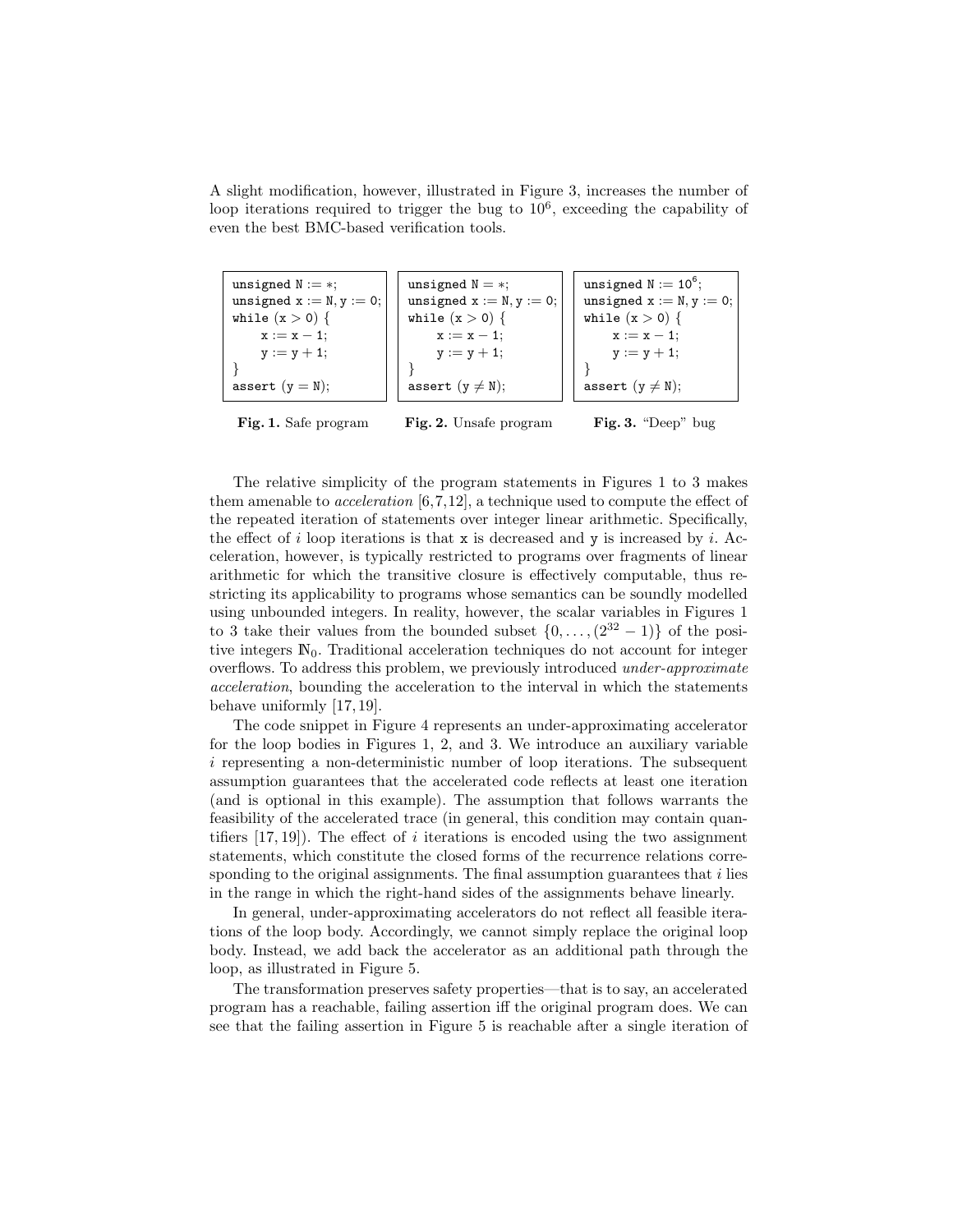$$
\begin{array}{c}\n\text{unsigned } i := *; \\
\text{assume } (i > 0) \\
\text{assume } (i > 0) \\
\text{assume } (x > 0); \\
\text{assume } (x > 0); \\
\text{assume } (x > 0); \\
\text{assume } (x > 0); \\
\text{assume } (x > 0); \\
\text{assume } (x > 0); \\
\text{assume } (x > 0); \\
\text{figure } (x > 0); \\
\text{average } (x > 0); \\
\text{average } (x > 0); \\
\text{average } (x > 0); \\
\text{average } (x > 0); \\
\text{average } (x > 0); \\
\text{average } (x > 0); \\
\text{average } (x > 0); \\
\text{average } (x > 0); \\
\text{average } (x > 0); \\
\text{average } (x > 0); \\
\text{average } (x > 0); \\
\text{average } (x > 0); \\
\text{average } (x > 0); \\
\text{average } (x > 0); \\
\text{average } (x > 0); \\
\text{average } (x > 0); \\
\text{average } (x > 0); \\
\text{average } (x > 0); \\
\text{average } (x > 0); \\
\text{average } (x > 0); \\
\text{average } (x > 0); \\
\text{average } (x > 0); \\
\text{average } (x > 0); \\
\text{average } (x > 0); \\
\text{average } (x > 0); \\
\text{average } (x > 0); \\
\text{average } (x > 0); \\
\text{average } (x > 0); \\
\text{average } (x > 0); \\
\text{average } (x > 0); \\
\text{average } (x > 0); \\
\text{average } (x > 0); \\
\text{average } (x > 0); \\
\text{average } (x > 0); \\
\text{average } (x > 0); \\
\text{average } (x > 0); \\
\text{average } (x > 0); \\
\text{average } (x > 0); \\
\text{average } (x > 0); \\
\text{average } (x > 0); \\
\text{average } (x > 0); \\
\text{average } (x > 0); \\
\text{average } (x > 0);
$$

Fig. 4. Accelerated loop body

Fig. 5. Accelerated unsafe program

```
\texttt{unsigned N} := \texttt{10}^6, \texttt{x} := \texttt{N}, \texttt{y} := \texttt{0};if (x > 0) {
       \mathtt{x} := \mathtt{x} - \mathtt{1}; \ \mathtt{y} := \mathtt{y} + \mathtt{1};if (x > 0) {
               x := x - 1; y := y + 1;
               if (x > 0) {
                       x := x - 1;y := y + 1;assert (x \leq 0);
               }
       }
}
assert (y = N);
```
Fig. 6. Unwinding  $(k = 3)$  of safe program with  $N = 10^6$ 

```
unsigned N := *, x := N, y := 0;bool g := *;1: while (x > 0) {
        if (∗) {
            assume (¬g);
2: i := *, x := x - i; y = y + i;assume (x \ge 0);
3: g := T;} else {
            x := x - 1; y := y + 1;
            assume (underflow (x));
            g := F;
        }
    }
4: assert (y = N);
```
Fig. 7. Accelerated and instrumented safe program

the loop, by simply choosing  $i = N$ . Since the accelerated program contains a feasible trace leading to a failed assertion, we can conclude that the original program does as well, despite having only considered a single trace of length 1.

While the primary application of BMC is bug detection, contemporary Bounded Model Checkers such as CBMC are able to prove safety in some cases. CBMC unwinds loops up to a predetermined bound  $k$  (see Figure 6). Unwinding assertions are one possible mechanism to determine whether further unwinding is required [8, 11]. The assertion  $(x \le 0)$  in Figure 6 fails if there are feasible program executions traversing the loop more than three times. It is obvious that this assertion will fail for any  $k < 10^6$ .

Unfortunately, acceleration is ineffective in this setting. Since the accelerator in Figure 5 admits  $i = 1$ , we have to consider  $10^6$  unwindings before we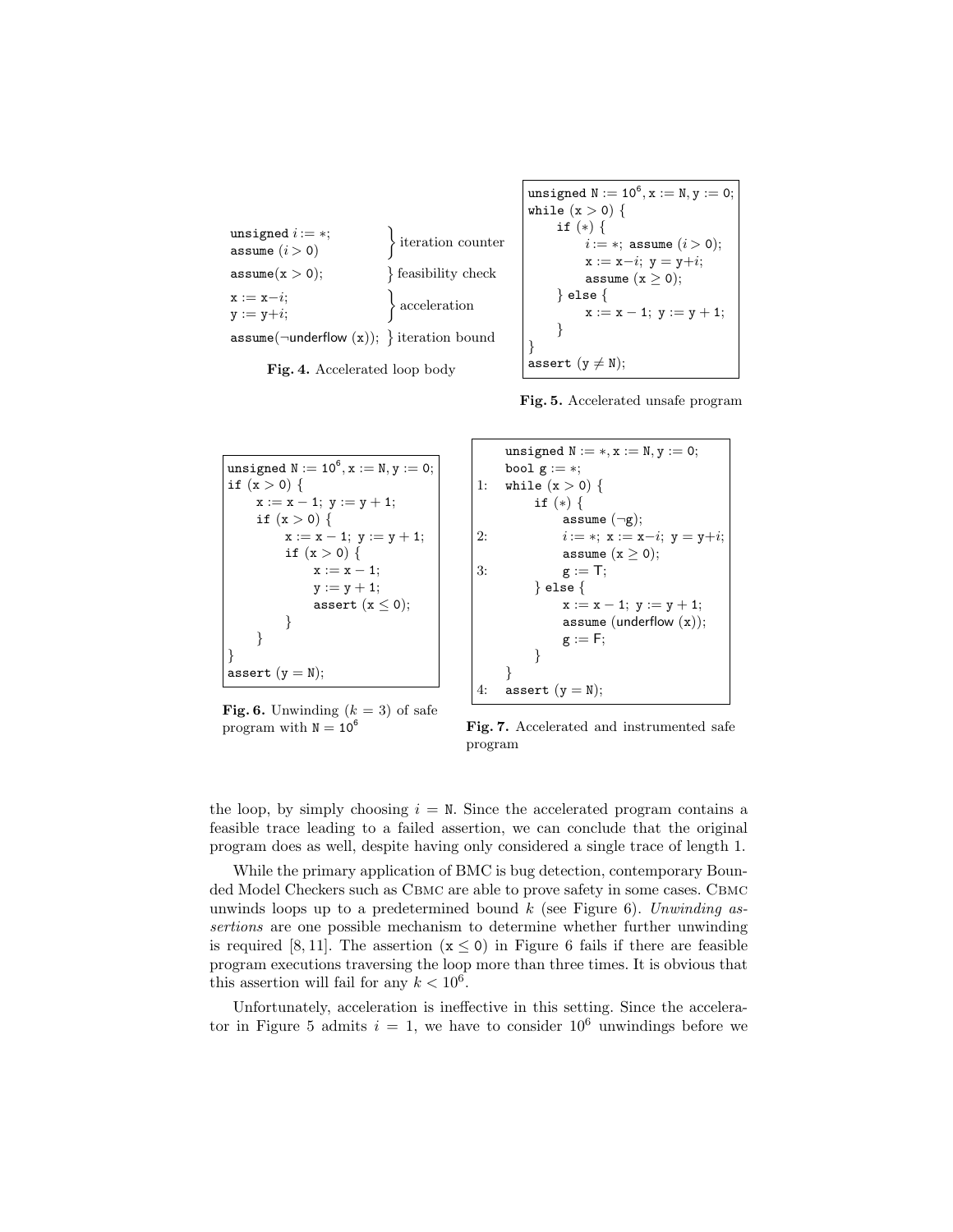can establish the safety of the program in Figure 1 with  $N = 10^6$ . For a nondeterministically assigned N, this number increases to  $2^{32}$ .

This outcome is disappointing, since the repeated iteration of the accelerated loop body is redundant. Furthermore, there is no point in taking the unaccelerated path through the loop (unless there is an impending overflow—which can be ruled out in the given program), since the accelerator subsumes this execution (with  $i = 1$ ). Thus, if we eliminate all executions that meet either of the criteria above, we do not alter the semantics of the program but may reduce the difficulty of our problem considerably.

Figure 7 shows an accelerated version of the safe program of Figure 1, but instrumented to remove redundant traces. This is achieved by introducing an auxiliary variable g which determines whether the accelerator was traversed in the previous iteration of the loop. This flag is reset in the non-accelerated branch, which, however, in our example is never feasible. It is worth noting that every feasible trace through Listing 1 has a corresponding feasible trace through Listing 7, and vice versa.

The figure to the right shows an execution of the program in Figure 7: This trace is both feasible and safe—the assertion on line 4 is not violated. It is not too difficult to see that every feasible trace through the program in Figure 7 has the same length, which means that we can soundly reason about its safety considering traces with a single iteration of the loop, which is a tractable (and indeed, easy) problem.

| Loc. N         |          | x                        | I,                       | g |
|----------------|----------|--------------------------|--------------------------|---|
| 1              |          | $10^4$ 10 <sup>4</sup> 0 | $\Omega$                 | Ė |
| $\overline{2}$ |          | $10^4$ 10 <sup>4</sup> 0 | ∩                        | F |
| 3              | $10^4$ 0 |                          | $10^4$ $10^4$ F          |   |
| 1              | $10^4$ 0 |                          | $10^4$ $10^4$ T          |   |
| 4              | $10^4$ 0 |                          | $10^4$ 10 <sup>4</sup> T |   |

Since the accelerated and instrumented program in Figure 7 is safe, we can conclude that the original program in Figure 1 is safe as well.

We emphasise that our approach neither introduces an over-approximation, nor requires the explicit computation of a fixed point. In addition, it is not restricted to linear integer arithmetic and bit-vectors: our prior work can generate some non-linear accelerators and also allows for the acceleration of a limited class of programs with arrays [17, 19].

## 3 Notation and Basic Concepts

Let Stmts be the (infinite) set of statements of a simple programming language as defined in Table  $1(a)$ , where Exprs and B-Exprs denote expressions and predicates over the program variables Vars, respectively. Stmts<sup>\*</sup> denotes the Kleene closure of Stmts. The language comprises assignments  $x := e$  (where  $e \in$  Exprs, and ∗ ∈ Exprs denotes a non-deterministic value) and assumptions abbreviated by [B] (with  $B \in \mathbb{B}$ -Exprs). Assertions are modeled using assumptions and error locations. For brevity, we omit array accesses. We assume that different occurrences of statements are distinguishable (using the program locations). The semantics is provided in Table  $1(a)$  in terms of the weakest liberal precondition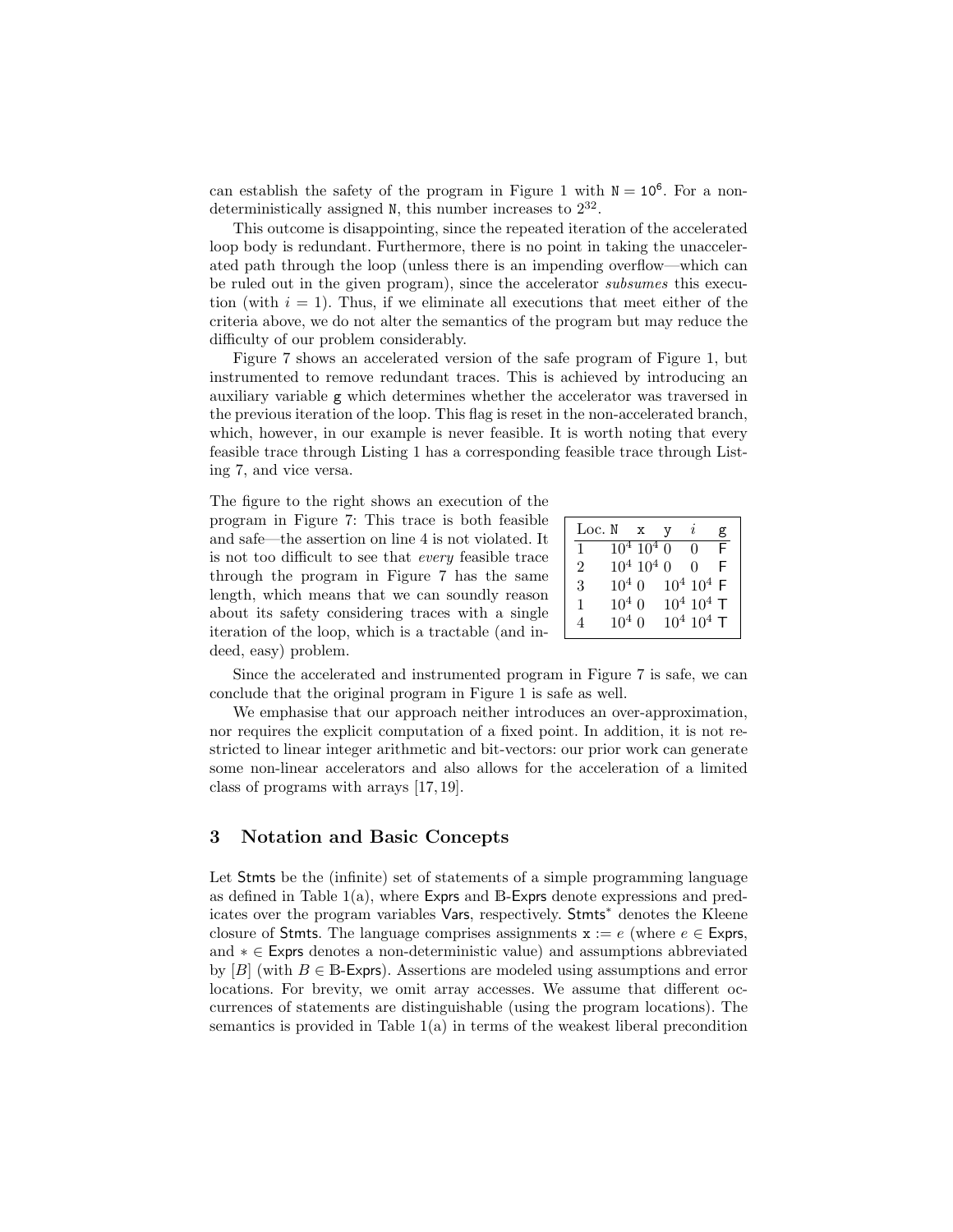| (a) Syntax and Semantics                                                                                                                                                                                                                                                                                                                                                                 | (b) Transition Relations for Traces                                                                                                                                                                                                                                                                                                                                                                                                                                                                                                                                                                                                                                                                                                                                                                                                                   |
|------------------------------------------------------------------------------------------------------------------------------------------------------------------------------------------------------------------------------------------------------------------------------------------------------------------------------------------------------------------------------------------|-------------------------------------------------------------------------------------------------------------------------------------------------------------------------------------------------------------------------------------------------------------------------------------------------------------------------------------------------------------------------------------------------------------------------------------------------------------------------------------------------------------------------------------------------------------------------------------------------------------------------------------------------------------------------------------------------------------------------------------------------------------------------------------------------------------------------------------------------------|
| stmt ::= $x := e \mid  B $   skip<br>$(x \in \text{Vars}, e \in \text{Express}, B \in \mathbb{B} \text{-Express})$<br>$wlp(\mathbf{x} := e, P) \stackrel{\text{def}}{=} P[e/\mathbf{x}]$<br>$wlp(\mathbf{x} := \ast, P) \stackrel{\text{def}}{=} \forall \mathbf{x} . P$<br>$wlp([B], P) \stackrel{\text{def}}{=} B \Rightarrow P$<br>$wlp(\textsf{skip}, P) \stackrel{\text{def}}{=} P$ | $\llbracket \mathsf{stmt} \rrbracket \stackrel{\text{def}}{=} \neg wlp(\mathsf{stmt}, \bigvee_{x \in \mathsf{Vars}} x \neq x')$<br>$id \stackrel{\text{def}}{=}$ [skip]<br>$\llbracket \mathsf{stmt}_1 \cdot \mathsf{stmt}_2 \rrbracket \stackrel{\text{def}}{=} \llbracket \mathsf{stmt}_1 \rrbracket \circ \llbracket \mathsf{stmt}_2 \rrbracket$<br>$\llbracket \mathsf{stmt}^n \rrbracket \stackrel{\text{def}}{=} \llbracket \mathsf{stmt} \rrbracket^n,$<br>stmt <sup>0</sup> $\stackrel{\text{def}}{=} \varepsilon$ .<br>stmt <sup>n</sup> $\stackrel{\text{def}}{=}$ stmt · (stmt <sup>(n-1)</sup> )<br>where<br>$\llbracket$ stmt $\rrbracket^0 \stackrel{\text{def}}{=} \mathsf{id},$<br>$\llbracket \text{stmt} \rrbracket^n \stackrel{\text{def}}{=} \llbracket \text{stmt} \rrbracket \circ (\llbracket \text{stmt} \rrbracket^{(n-1)})$ |
|                                                                                                                                                                                                                                                                                                                                                                                          |                                                                                                                                                                                                                                                                                                                                                                                                                                                                                                                                                                                                                                                                                                                                                                                                                                                       |

wlp as defined in [25]. (The weakest liberal precondition  $wlp(\text{stmt}, P)$  yields the weakest condition under which stmt either does not terminate or establishes P.) Programs are represented using control flow automata.

**Definition 1 (CFA).** Let Stmts be as introduced above in Table  $1(a)$ . A control flow automaton P is a directed graph  $\langle V, E, v_0 \rangle$ , where V is a finite set of vertices, Stmts $_P \subseteq$  Stmts is a finite set of statements,  $E \subseteq (V \times$  Stmts $_P \times V)$  is a set of edges, and  $v_0 \in V$  is the initial vertex. We write  $v \stackrel{\text{stmt}}{\longrightarrow} u$  if  $\langle u, \text{stmt}, v \rangle \in E$ .

A program state  $\sigma$  is a total function assigning a value to each program variable in Vars. States denotes the set of program states (not to be confused with vertices of a CFA). A transition relation  $T \subseteq$  States  $\times$  States associates states with their successor states. Given Vars, let Vars' be a corresponding set of primed variables encoding successor states. The symbolic transition relation for a statement or trace is a predicate over  $\mathsf{Vars}'$  and can be derived using  $wlp$ as indicated in Table 1(b) (cf. [9]). We write  $\langle \sigma, \sigma' \rangle \in [\text{stmt}]$  if  $[\text{stmt}]$  evaluates<br>to true under  $\sigma$  and  $\sigma'$  (i.e.  $\sigma$   $\sigma'$   $\vdash$   $[\text{format}])$ ). The composition  $[\![\pi,\ ]\!]$  of  $[\![\pi,\ ]\!]$  of two to true under  $\sigma$  and  $\sigma'$  (i.e.,  $\sigma, \sigma' \models [\text{stmt}])$ . The composition  $[\![\pi_1]\!] \circ [\![\pi_2]\!]$  of two<br>relations  $[\![\pi_1]\!]$  and  $[\![\pi_1]\!]$  is the relation  $[(\sigma, \sigma') \ ] \exists \sigma'' \ (\sigma, \sigma'') \in [\![\pi_1]\!]$  and  $(\sigma'' \ \sigma') \subset$ relations  $[\![\pi_1]\!]$  and  $[\![\pi_2]\!]$  is the relation  $\{\langle \sigma, \sigma' \rangle | \exists \sigma'', \langle \sigma, \sigma'' \rangle \in [\![\pi_1]\!]$  and  $\langle \sigma'', \sigma' \rangle \in [\![\pi_1]\!]$  are sumplemented as a product cover  $\forall$  and  $\forall \sigma' \in \mathcal{A}$  trace  $\pi$  is  $[\![\pi_2]\!]$ , symbolically represented as a predicate over Vars ∪ Vars'. A trace  $\pi$  is facable if there over takes  $\pi \sigma'$  such that  $\langle \pi \sigma' \rangle \subset [\![\pi]\!]$ feasible if there exist states  $\sigma, \sigma'$  such that  $\langle \sigma, \sigma' \rangle \in [\![\pi]\!]$ .

Given a CFA  $P \stackrel{\text{def}}{=} \langle V, E, v_0 \rangle$ , a trace  $\pi \stackrel{\text{def}}{=} \mathsf{stmt}_i \cdot \mathsf{stmt}_{i+1} \cdots \mathsf{stmt}_n$  (where  $v_{j-1} \stackrel{\text{stmt}_j}{\longrightarrow} v_j$  for  $i < j \leq n$  and  $\pi \in \text{Stmts}_P^*$ ) of length  $|\pi| = n - i + 1$  is looping (with head  $v_i$ ) iff  $v_i = v_n$ , and accepted by the CFA iff  $v_i = v_0$ . We use  $\mathcal{L}_P$ (where  $\mathcal{L}_P \subseteq$  Stmts<sup>\*</sup><sub>P</sub>) to denote the set of all traces that are accepted by the CFA P. Abusing our notation, we write  $v_i \stackrel{\pi}{\longrightarrow} v_j$  to denote path starting at  $v_i$ and ending at  $v_j$  and corresponding to the trace  $\pi$ .

A state  $\sigma$  is *reachable* from an initial state  $\sigma_0$  iff there exists a trace  $\pi$ accepted by the CFA such that  $\langle \sigma_0, \sigma \rangle \in [\pi]$ . The reachability diameter [5, 20] of a transition relation is the smallest number of steps required to reach all reachable states: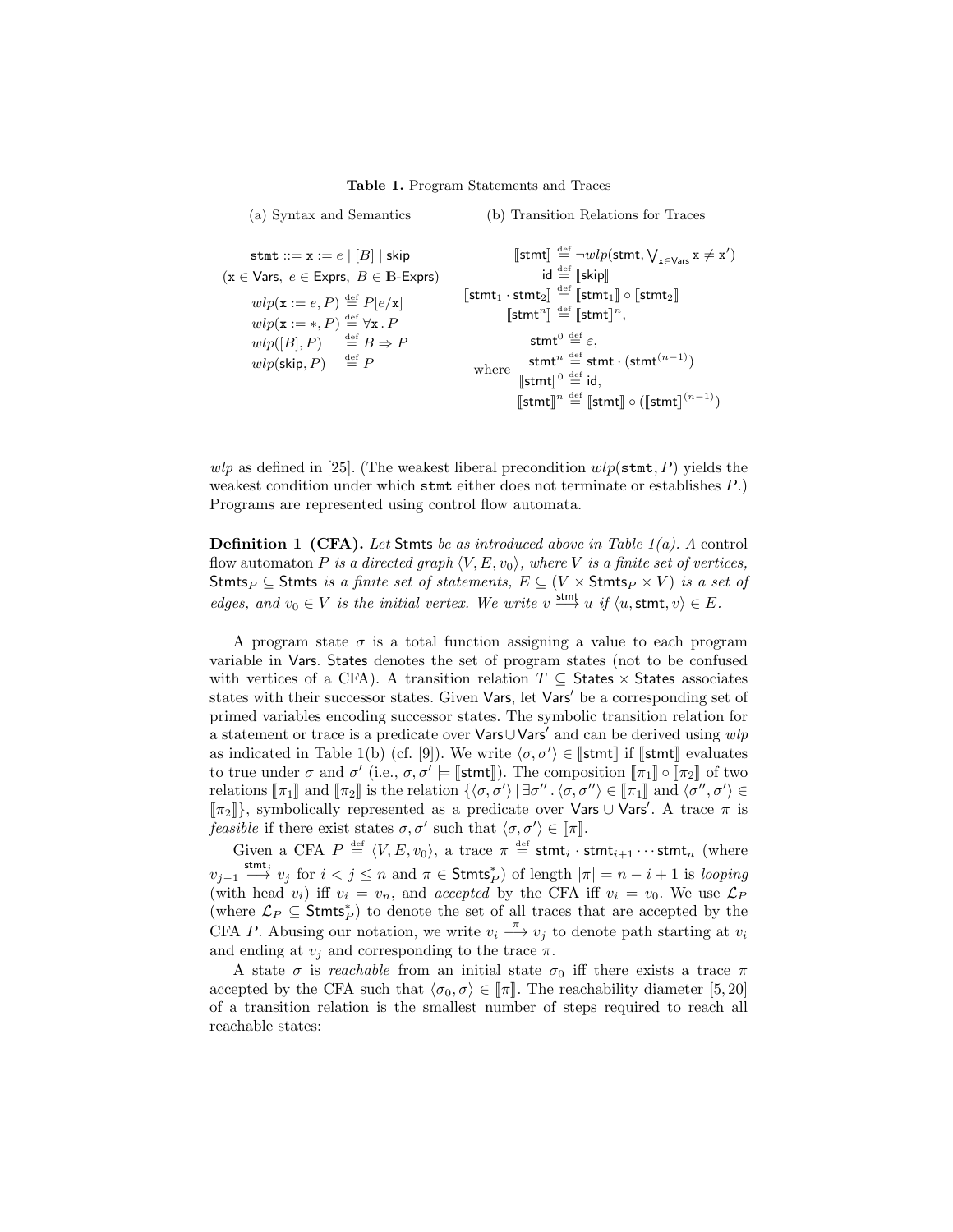**Definition 2 (Reachability Diameter).** Given a CFA with initial state  $\sigma_0$ , the reachability diameter is the smallest n such that for every state  $\sigma$  reachable from  $\sigma_0$  there exists a feasible trace  $\pi$  of length at most n accepted by the CFA with  $\langle \sigma_0, \sigma \rangle \in [\![\pi]\!]$ .

To show that a CFA does not violate a given safety (or reachability) property, it is sufficient to explore all feasible traces whose length does not exceed the reachability diameter. In the presence of looping traces, however, the reachability diameter of a program can be infinitely large.

Acceleration [6,7,12] is a technique to compute the reflexive transitive closure  $[\![\pi]\!]^* \stackrel{\text{def}}{=} \bigcup_{i=0}^{\infty} [\![\pi]\!]^i$  for a looping trace  $\pi$ . Equivalently,  $[\![\pi]\!]^*$  can be expressed as  $\exists i \in \mathbb{N}$ .  $[\![\pi]\!]^i$  The sim of eccleration is to express  $[\![\pi]\!]^*$  in a decideble fraction  $\exists i \in \mathbb{N}_0$ .  $[\![\pi]\!]^i$ . The aim of acceleration is to express  $[\![\pi]\!]^*$  in a decidable fragment of logic In concrete this is not possible even if  $[\![\pi]\!]$  is defined in a decideble of logic. In general, this is not possible, even if  $\llbracket \pi \rrbracket$  is defined in a decidable fragment of integer arithmetic such as Presburger arithmetic. For octagonal relations  $\llbracket \pi \rrbracket$ , however, the transitive closure is  $\llbracket \pi \rrbracket^*$  is Presburger-definable and effectively computable [6, 12].

**Definition 3 (Accelerated Transitions).** Given a looping trace  $\pi \in \mathcal{L}_P$ , we say that a trace  $\hat{\pi} \in$  Stmts<sup>\*</sup> is an accelerator for  $\pi$  if  $[\![\hat{\pi}]\!] \equiv [\![\pi]\!]^*$ .<br>An accelerator  $\tilde{\pi} \in$  Stmts<sup>\*</sup> is under approximating if the number

An accelerator  $\widetilde{\pi} \in$  Stmts<sup>\*</sup> is under-approximating if the number of iterations<br>counded from above by a function  $\beta$ : States  $\rightarrow$  N<sub>n</sub> of the starting state  $\sigma$ : is bounded from above by a function  $\beta$ : States  $\rightarrow$  N<sub>0</sub> of the starting state  $\sigma$ :

$$
\langle \sigma, \sigma' \rangle \in [\![\widetilde{\pi}]\!] \quad \text{iff} \quad \exists i \in \mathbb{N}_0 \, . \, i \leq \beta(\sigma) \land \langle \sigma, \sigma' \rangle \in [\![\pi]\!]^i
$$

We require that the function  $\beta$  satisfies the following monotonicity condition:

$$
(i \leq \beta(\sigma) \land \langle \sigma, \sigma' \rangle \in [\![\pi]\!]^i) \Rightarrow (\beta(\sigma') \leq \beta(\sigma) - i)
$$
\n(1)

Intuitively,  $\beta$  (which is not necessarily explicit in the encoding of  $\tilde{\pi}$ ) restricts i to the range of iterations of  $\pi$  which can be accelerated accurately. We say that  $\widetilde{\pi}$  is strictly under-approximating if  $\llbracket \widetilde{\pi} \rrbracket \subset \llbracket \widehat{\pi} \rrbracket$ .

We introduced under-approximating accelerators for linear integer arithmetic and the theories of bit-vectors and arrays in [17] in order to accelerate the detection of counterexamples. Under-approximations are caused by transition relations that can only be accelerated within certain intervals, e.g., the range in which no overflow occurs in the case of bit-vectors, or in which no conflicting assignments to array elements are made. The bound function  $\beta$  restricts this interval accordingly.

*Example 1.* An under-approximating accelerator for the statement  $x := x + 1$ , where x is a 32-bit-wide unsigned integer, can be given as the statement sequence

$$
\widetilde{\pi} \stackrel{\text{def}}{=} i := *; [x + i < 2^{32}]; x := x + i
$$

with transition relation  $\exists i$ .  $(x + i < 2^{32}) \wedge (x' = x + i)$ . Note that  $\beta$  is implicit here and that the alphabet of  $\tilde{\pi}$  is not restricted to Stmts<sub>P</sub> of the CFA P.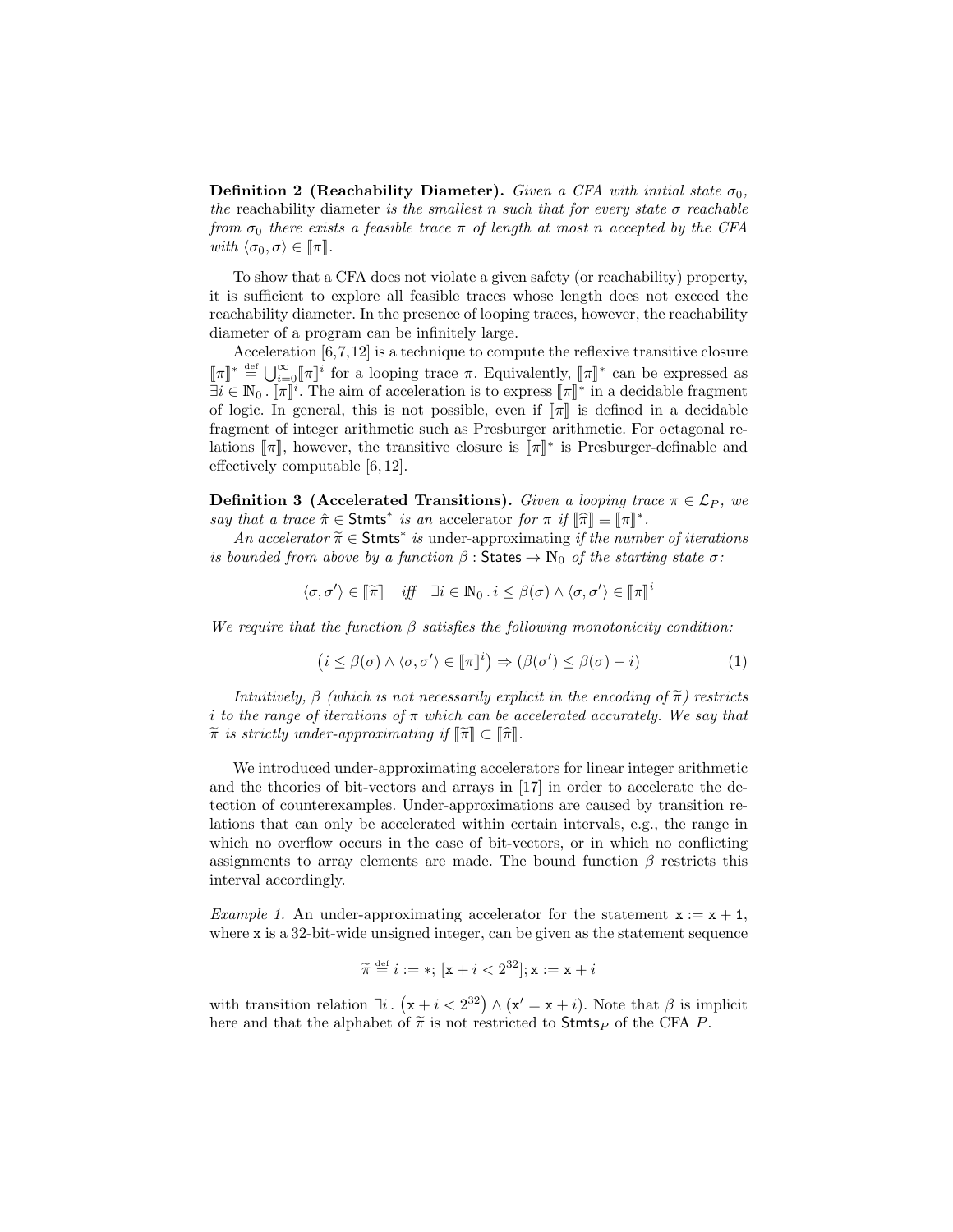### 4 Diameter Reduction via Acceleration

In this section, we introduce a reachability-preserving program transformation that reduces the reachability diameter of a CFA. While a similar transformation is used in [17] to detect counterexamples with loops, our goal here is to reduce the diameter in order to enable safety proofs (see Section 5).

**Definition 4 (Accelerated CFA).** Let  $P \stackrel{\text{def}}{=} \langle V, E, v_0 \rangle$  be a CFA over the alphabet Stmts<sub>P</sub>, and let  $\pi_1, \ldots, \pi_k$  be traces in P looping with heads  $v_1, \ldots, v_k \in$ V, respectively. Let  $\hat{\pi}_1, \dots, \hat{\pi}_k$  be the (potentially under-approximating) accelerators for  $\pi_1, \ldots, \pi_k$ . Then the accelerated CFA  $\widehat{P} \stackrel{\text{def}}{=} \langle \widehat{V}, \widehat{E}, v_0 \rangle$  for P is the CFA P augmented with non-branching paths  $v_i \xrightarrow{\hat{\pi}_i} v_i$   $(1 \leq i \leq k)$ .

A trace is *accelerated* if it traverses a path in  $\hat{P}$  that corresponds to an accelerator. A trace  $\pi_1$  subsumes a trace  $\pi_2$ , denoted by  $\pi_2 \preceq \pi_1$ , if  $[\![\pi_2]\!] \subseteq [\![\pi_1]\!]$ . Accordingly,  $\pi \preceq \hat{\pi}$  and  $\tilde{\pi} \preceq \hat{\pi}$  (which follows from Definition 3, since  $[\![\pi]\!]^i \subseteq [\![\pi]\!]^*$ )<br>for any *i*). We extend the relation  $\preceq$  to sets of traces:  $H_i \preceq H_i$  if  $(1, 1, \dots, \mathbb{F}_n)$ for any *i*). We extend the relation  $\preceq$  to sets of traces:  $\Pi_1 \preceq \Pi_2$  if  $(\bigcup_{\pi \in \Pi_1} [\![\pi]\!]) \subseteq$  $\left(\bigcup_{\pi \in \Pi_2} [\![\pi]\!]\right)$ . A trace  $\pi$  is redundant if  $\{\pi\}$  is subsumed by the set  $\Pi \setminus \{\pi\}$  of other traces in the CFA other traces in the CFA.

**Lemma 1.** Let  $\tilde{\pi}$  be an under-approximating accelerator for the looping trace  $\pi$ . Then  $\tilde{\pi} \cdot \tilde{\pi} \preceq \tilde{\pi}$  holds. Similarly, for an accelerator  $\hat{\pi}$  of  $\pi$  it holds that  $\hat{\pi} \cdot \hat{\pi} \preceq \hat{\pi}$ .

Proof. For accelerators that are not strictly under-approximating the claim holds trivially. Otherwise, we have

$$
\langle \sigma, \sigma'' \rangle \in [\![\widetilde{\pi} \cdot \widetilde{\pi}]\!] \quad \Leftrightarrow
$$
  

$$
\exists \sigma' \cdot \exists i, j \in \mathbb{N}_0 \cdot \begin{pmatrix} \langle \sigma, \sigma' \rangle \in [\![\pi]\!]^i \wedge i \leq \beta(\sigma) & \wedge \\ \langle \sigma', \sigma'' \rangle \in [\![\pi]\!]^j & \wedge j \leq \beta(\sigma') \end{pmatrix}
$$

If  $\sigma'$  exists, Condition 1 in Definition 3 guarantees that  $(\beta(\sigma') \leq \beta(\sigma) - i)$ , and therefore  $\langle \sigma, \sigma'' \rangle \in [\widetilde{\pi} \cdot \widetilde{\pi}]$  implies

$$
\exists i, j \in \mathbb{N}_0 \cdot \langle \sigma, \sigma'' \rangle \in [\![ \pi ]\!]^{i+j} \wedge \underbrace{i \leq \beta(\sigma) \wedge j \leq \beta(\sigma) - i}_{(i+j) \leq \beta(\sigma)}.
$$

By replacing  $i + j$  with a single variable i we arrive at the definition of  $\lbrack \lbrack \tilde{\pi} \rbrack \rbrack$ .

We emphasize that Lemma 1 holds for accelerators  $\hat{\pi}$  as well as (strictly) under-approximating accelerators  $\tilde{\pi}$  (cf. Definition 3). In the following, we use  $\hat{\pi}$  to denote accelerators as well as under-approximating accelerators unless explicitly stated otherwise.

The following theorem states that the transformation in Definition 4 preserves the reachability of states and never increases the reachability diameter.

**Theorem 1.** Let P be a CFA and  $\widehat{P}$  a corresponding accelerated CFA as in Definition 4. Then the following claims hold: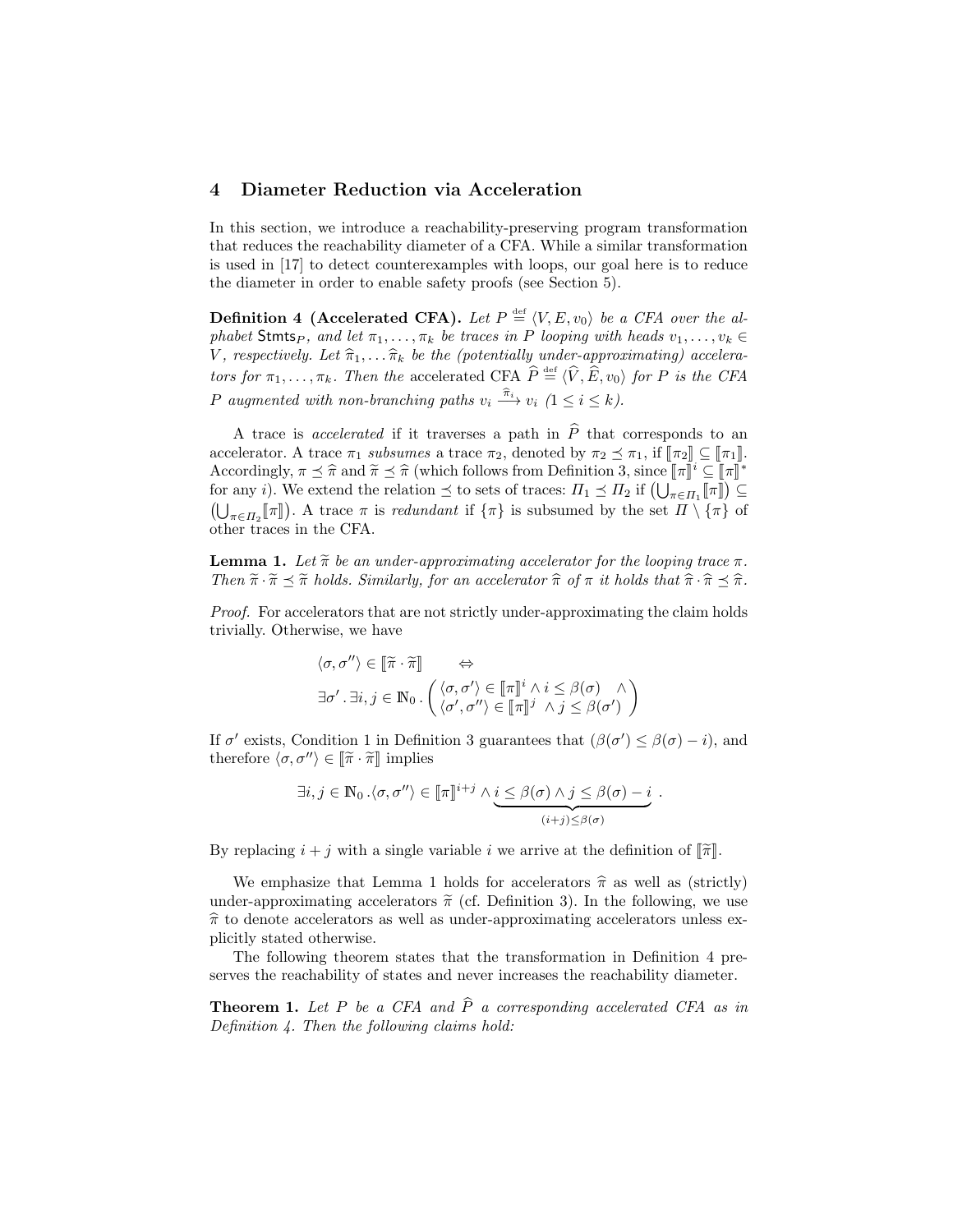- 1. Every trace in P is subsumed by at least one trace in  $\widehat{P}$ .
- 2. Let  $\pi_1$  be an accelerated trace accepted by  $\hat{P}$ , and let  $\langle \sigma_0, \sigma \rangle \in [\![\pi_1]\!]$ . Then there exists a trace  $\pi_2$  accepted by P such that  $\langle \sigma_0, \sigma \rangle \in [\![\pi_2]\!]$ .

*Proof.* Part 1 of the theorem holds because P is a sub-graph of  $\hat{P}$ . For the second part, assume that  $\hat{\pi}_1, \dots, \hat{\pi}_k$  are the accelerators occurring in  $\pi_1$ . Then there are  $i_1, \ldots, i_k \in \mathbb{N}$  such that  $\pi_2 \stackrel{\text{def}}{=} \pi_1[\pi_1^{i_1}/\widehat{\pi}_1] \cdots [\pi_k^{i_k}/\widehat{\pi}_k]$  and  $\langle \sigma_0, \sigma \rangle \in [\![\pi_2]\!]$ .

The diameter of a CFA is determined by the longest of the shortest traces from the initial state  $\sigma_0$  to all reachable states [20]. Accordingly, the transformation in Definition 4 results in a reduction of the diameter if it introduces a shorter accelerated trace that results in the redundancy of this longest shortest trace. In particular, acceleration may reduce an infinite diameter to a finite one.

## 5 Checking Safety with Trace Automata

Bounded Model Checking owes its industrial success largely to its effectiveness as a bug-finding technique. Nonetheless, BMC can also be used to prove safety properties if the unwinding bound exceeds the reachability diameter. In practice, however, the diameter can rarely be determined statically. Instead, *unwinding* assertions are used to detect looping traces that become infeasible if expanded further [8]. Specifically, an unwinding assertion is a condition that fails for an unwinding bound k and a trace  $\pi_1 \cdot \pi_2^k$  if  $\pi_1 \cdot \pi_2^{k+1}$  is feasible, indicating that further iterations may be required to exhaustively explore the state space.

In the presence of accelerators, however, unwinding assertions are inefficient. Since  $\hat{\pi} \cdot \hat{\pi} \preceq \hat{\pi}$  (Lemma 1), repeated iterations of accelerators are redundant. The unwinding assertion for  $\pi_1 \cdot \hat{\pi}_2$ , however, fails if  $\pi_1 \cdot \hat{\pi}_2 \cdot \hat{\pi}_2$  is feasible, suggesting that further unwinding is required. Accordingly, the approximate diameter as determined by means of unwinding assertions for an accelerated program  $\overline{P}$  is the same as for the corresponding non-accelerated program P.

In the following, we present a technique that remedies the deficiency of unwinding assertions in the presence of accelerators by restricting the language accepted by a CFA.

**Definition 5 (Restriction Language).** Let P an accelerated CFA for P over the vocabulary Stmts<sub> $\hat{P}$ </sub>. For each accelerator  $\hat{\pi} \in \mathsf{Stmts}_{\hat{P}}^+$ , let  $\pi \in \mathsf{Stmts}_{P}^+$  be the corresponding looping trace. The restriction language  $\mathcal{L}_R$  for  $\hat{P}$  comprises all traces with a sub-trace characterised by the regular expression  $(\pi |(\hat{\pi} \cdot \hat{\pi}))$  for all accelerators  $\widehat{\pi}$  in  $\widehat{P}$  with  $\pi \prec \widehat{\pi}$ .

The following lemma enables us to eliminate traces of an accelerated CFA  $\tilde{P}$ that are in the restriction language  $\mathcal{L}_R$ .

**Lemma 2.** Let  $\widehat{P}$  be an accelerated CFA, and  $\mathcal{L}_R$  be the corresponding restriction language. Let  $\pi_1$  be a trace accepted by  $\widehat{P}$  such that  $\pi_1 \in \mathcal{L}_R$ . Then there exists a trace  $\pi_2$  which is accepted by  $\hat{P}$  such that  $\pi_1 \preceq \pi_2$  and  $\pi_1$  is not a sub-trace of  $\pi_2$ .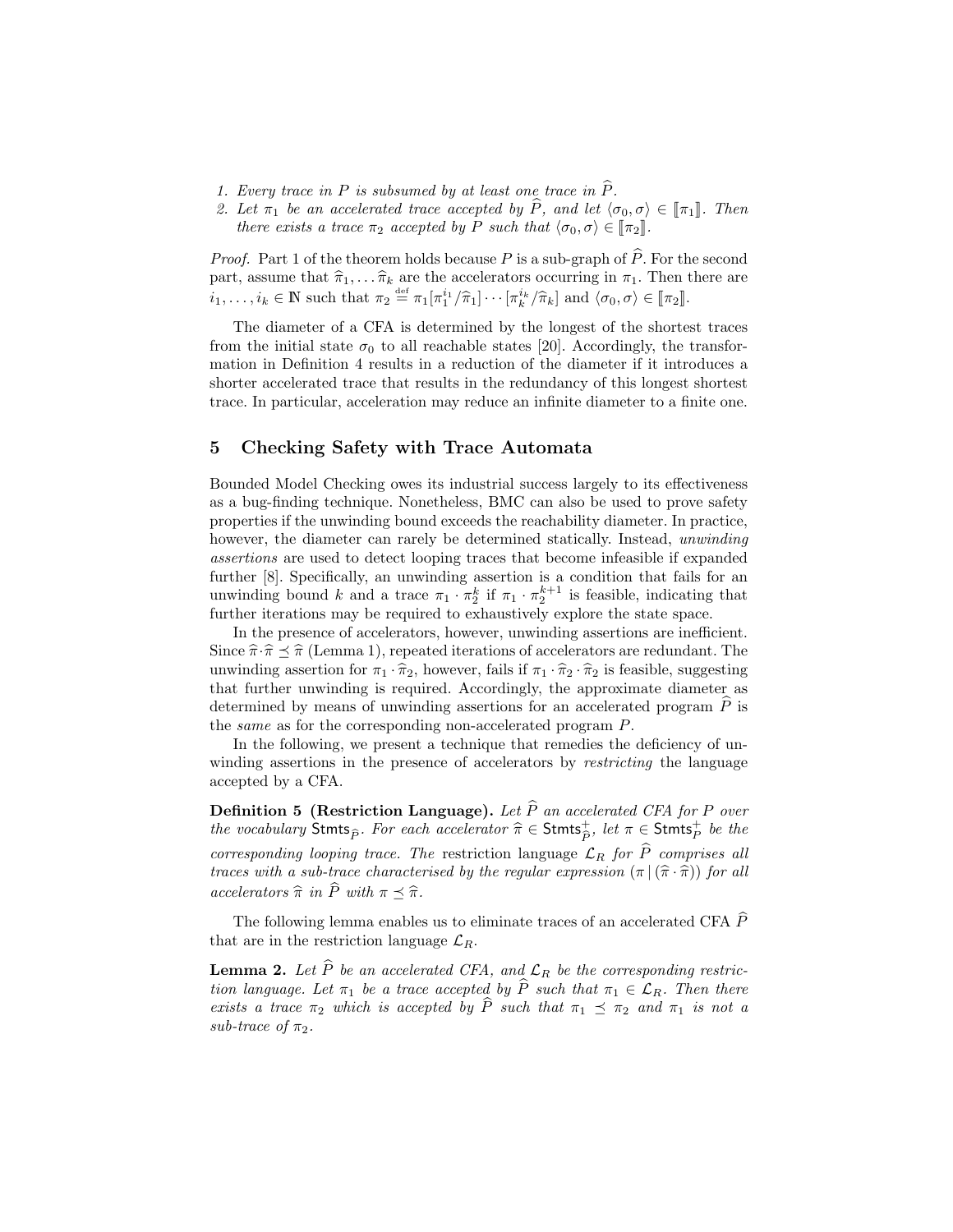*Proof.* The regular expression  $(\pi | (\hat{\pi} \cdot \hat{\pi}))$  can match the trace  $\pi_1$  for two reasons:

- (a) The trace  $\pi_1$  contains a sub-trace which is a looping trace  $\pi$  with a corresponding accelerator  $\hat{\pi}$  and  $\pi \leq \hat{\pi}$ . We obtain  $\pi_2$  by replacing  $\pi$  with  $\hat{\pi}$ .
- (b) The trace  $\pi_1$  contains the sub-trace  $\hat{\pi} \cdot \hat{\pi}$  for some accelerator  $\hat{\pi}$ . Since  $\hat{\pi} \cdot \hat{\pi} \preceq \hat{\pi}$ (Lemma 1), we replace the sub-trace with  $\hat{\pi}$  to obtain  $\pi_2$ .

Since the accelerator  $\hat{\pi}$  differs from the sub-trace it replaces in case (a), and  $|\pi_2| < |\pi_1|$  in case (b),  $\pi_1$  can not be contained in  $\pi_2$ .

Using Lemma 2 and induction over the number of traces and accelerators, it is admissible to eliminate all traces accepted by  $\tilde{P}$  and contained in  $\mathcal{L}_R$  without affecting the reachability of states:

**Theorem 2.** Let  $\mathcal{L}_{\hat{P}}$  be the language comprising all traces accepted by an accelerated CFA  $\hat{P}$  and  $\mathcal{L}_R$  be the corresponding restriction language. Then every trace  $\pi \in \mathcal{L}_{\widehat{P}}$  is subsumed by the traces in  $\mathcal{L}_{\widehat{P}} \setminus \mathcal{L}_R$ .

Notably, Definition 5 explicitly excludes accelerators  $\hat{\pi}$  that do not satisfy  $\pi \preceq \hat{\pi}$ , a requirement that is therefore implicitly present in Lemma 2 as well as Theorem 2. The rationale behind this restriction is that strictly underapproximating accelerators  $\tilde{\pi}$  do not necessarily have this property. However, even if  $\tilde{\pi}$  does not subsume  $\pi$  in general, we can characterize the set of starting states in which it does:

$$
\{\sigma \mid \langle \sigma, \sigma' \rangle \in [\![ \pi ]\!] \Rightarrow \langle \sigma, \sigma' \rangle \in [\![ \widetilde{\pi} ]\!] \}
$$
 (2)

In order to determine whether a looping path  $\pi$  is redundant, we presume for each accelerated looping trace  $\pi$  the existence of a predicate  $\varphi_{\pi} \in$  Exprs and an assumption statement  $\tau_{\pi} \stackrel{\text{def}}{=} [\varphi_{\pi}]$  such that

$$
\llbracket \tau_{\pi} \rrbracket \stackrel{\text{def}}{=} \{ \langle \sigma, \sigma \rangle | \langle \sigma, \sigma' \rangle \in \llbracket \pi \rrbracket \Rightarrow \langle \sigma, \sigma' \rangle \in \llbracket \widetilde{\pi} \rrbracket \} \tag{3}
$$

Analogously, we can define the dual statement  $\overline{\tau}_{\pi} \stackrel{\text{def}}{=} [\neg \varphi_{\pi}]$ . Though both  $[\![\tau_{\pi}]\!]$  and  $[\![\overline{\tau}_{\pi}]\!]$  are non-total transition relations, their combination  $[\![\tau_{\pi}]\!] \cup [\![\overline{\tau}_{\pi}]\!]$ is total. Moreover, it does not modify the state, i.e.,  $\llbracket \tau_{\pi} \rrbracket \cup \llbracket \overline{\tau}_{\pi} \rrbracket \equiv \llbracket \mathsf{skip} \rrbracket$ . It is therefore evident that replacing the head v of a looping trace  $\pi$  with the subgraph  $\mathbb{C} \mathbb{C}$  $\tau_{\pi}$  $\overline{\mathcal{L}}_{\overline{\tau}_{\pi}}$  (and reconnecting the incoming and outgoing edges of v to u and  $w$ , respectively) preserves the reachability of states. It does, however change the traces of the CFA. After the modification, the looping traces  $\tau_{\pi} \cdot \pi$  and  $\overline{\tau}_{\pi} \cdot \pi$ replace  $\pi$ . By definition of  $\tau_{\pi}$ , we have  $\tau_{\pi} \cdot \pi \preceq \tilde{\pi}$ . Consequently, if we accelerate the newly introduced looping trace  $\tau_{\pi} \cdot \pi$ , Definition 5 and therefore Lemma 2

The discriminating statement  $\overline{\tau}_{\pi}$  for the example path  $x := x + 1$  at the end of Section 3, for instance, detects the presence of an overflow. For this specific example,  $\overline{\tau}_{\pi}$  is the assumption [x =  $2^{32} - 1$ ]. In practice, however, the bitlevel-accurate encoding of Cbmc provides a mechanism to detect an overflow

as well as Theorem 2 apply.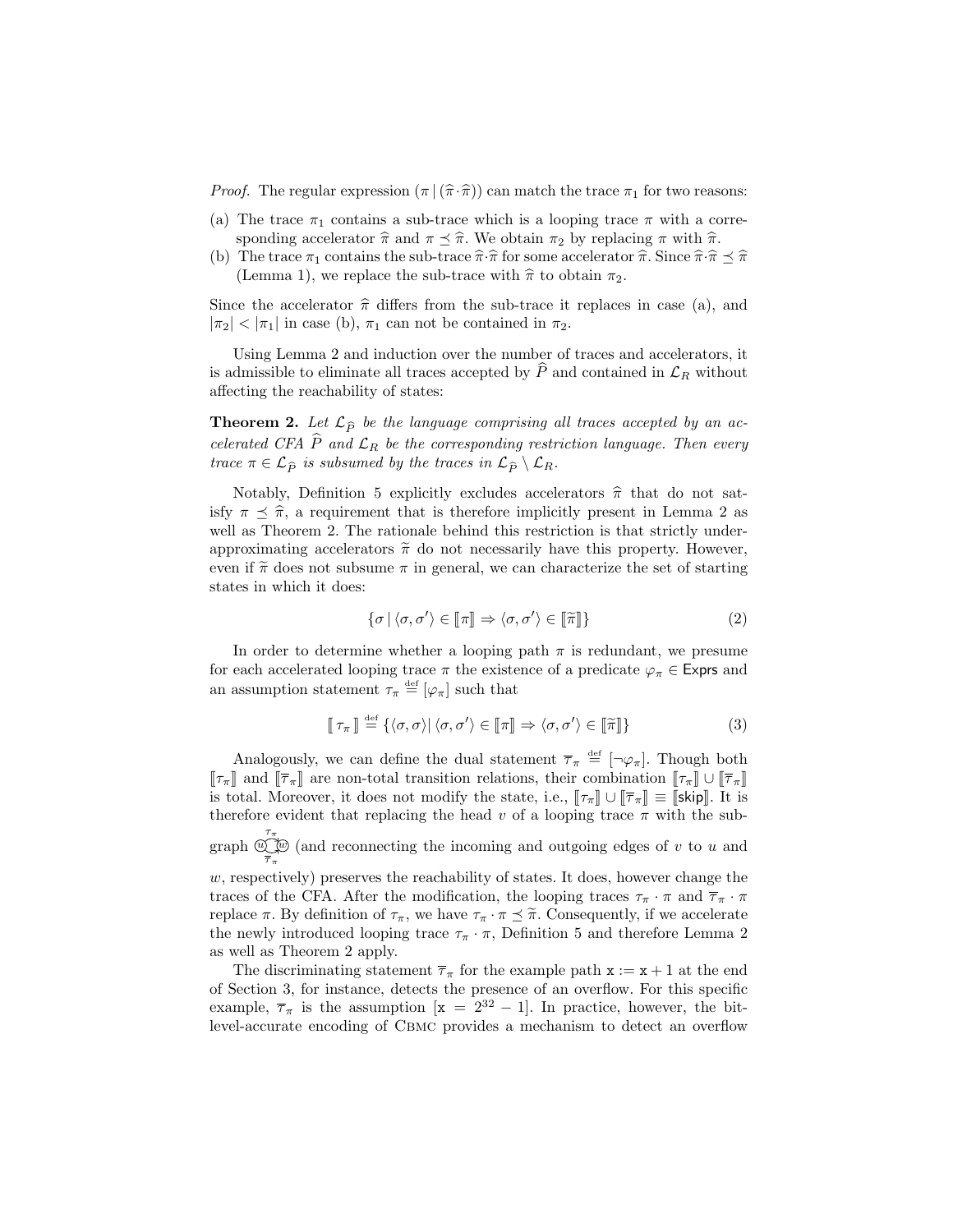after it happened. Therefore, we introduce statements  $\overline{\tau}_{\pi} \stackrel{\text{def}}{=}$  [overflow(x)] and  $\tau_{\pi} \stackrel{\text{def}}{=} [\neg \text{overflow}(\mathbf{x})]$  that determine the presence of an overflow at the end of the looping trace. The modification and correctness argument for this construction is analogous to the one above.

In order to recognize redundant traces, we use a trace automaton that accepts the restriction language  $\mathcal{L}_R$ .

**Definition 6 (Trace Automaton).** A trace automaton  $T_R$  for  $\mathcal{L}_R$  is a deterministic finite automaton (DFA) over the alphabet  $\mathsf{Stmts}_{\widehat{P}}$  that accepts  $\mathcal{L}_R$ .

Since  $\mathcal{L}_R$  is regular, so is its complement  $\overline{\mathcal{L}}_R$ . In the following, we describe an instrumentation of a CFA  $\widehat{P}$  which guarantees that every trace accepted by  $T_R$  and  $\hat{P}$  becomes infeasible. To this end, we construct a DFA  $T_R$  recognising  $\mathcal{L}_R$ , starting out with an  $\epsilon$ -NFA which we then determinise using the subset construction [1]. While this yields (for a CFA with  $k$  statements) a DFA with  $O(2<sup>k</sup>)$  states in the worst case, in practice the DFAs generated are much smaller.

We initialise the set the vertices of the instrumented CFA  $\tilde{P}$  to the vertices of  $\hat{P}$ . We inline  $T_R$  by creating a fresh integer variable g in  $\tilde{P}$  which encodes the state of  $T_R$  and is initialised to 0. For each edge  $u \xrightarrow{s} v \in \widehat{P}$ , we consider all transitions  $n \stackrel{s}{\longrightarrow} m \in T_R$ . If there are no such transitions, we copy the edge  $u \stackrel{s}{\longrightarrow} v$  into  $\tilde{P}$ . Otherwise, we add edges as follows:

- If m is an accepting state, we do not add an edge to  $\tilde{P}$ .
- Otherwise, construct a new statement sequence  $l \stackrel{\text{def}}{=} [\mathbf{g} = n]$ ; s;  $\mathbf{g} := m$  and add the path  $u \stackrel{l}{\longrightarrow} v$  to  $\tilde{P}$ , which simulates the transition  $n \stackrel{s}{\longrightarrow} m$ .

Since we add at most a constant number of edges to  $\tilde{P}$  for each transition in  $T_R$ , this construction's time and space complexity are both  $\Theta(||P|| + ||T_R||)$ . By construction, if a trace  $\pi$  accepted by CFA P projected to Stmts $\hat{p}$  is contained in the restriction language  $\mathcal{L}_R$ , then  $\pi$  is infeasible. Conceptually, our construction suppresses traces accepted by  $\mathcal{L}_R$  and retains the remaining executions.

An example is shown in Figure 8. The CFA in Figure 8(a) represents an unaccelerated loop with a single path through its body. After adding an extra path to account for integer overflow, we arrive at the CFA in Figure 8(b). We are able to find an accelerator for the non-overflowing path, which we add to the CFA resulting in Figure 8(c). We use  $\tilde{\pi}$  to represent the accelerator  $\pi$  for the corresponding path. Then the restriction language is represented by the regular expression  $(\pi | \tilde{\pi} \cdot \tilde{\pi})$ . The corresponding 4-state trace automaton is shown in Figure  $8(d)$ . By combining the trace automaton and the CFA using the algorithm outlined above, we obtain the restricted CFA in Figure 8(e).

In the restricted CFA  $\ddot{P}$ , looping traces  $\pi$  that can be accelerated and redundant iterations of accelerators are infeasible and therefore do not trigger the failure of unwinding assertions. A CFA is safe if all unwinding assertions hold and no safety violation can be detected for a given bound  $k$ . The reduction of the diameter achieved by acceleration (Section 4) in combination with the construction presented in this section enables us to establish the safety of CFAs in cases in which traditional BMC would have been unable to do so. Section 6 provides an experimental evaluation demonstrating the viability of our approach.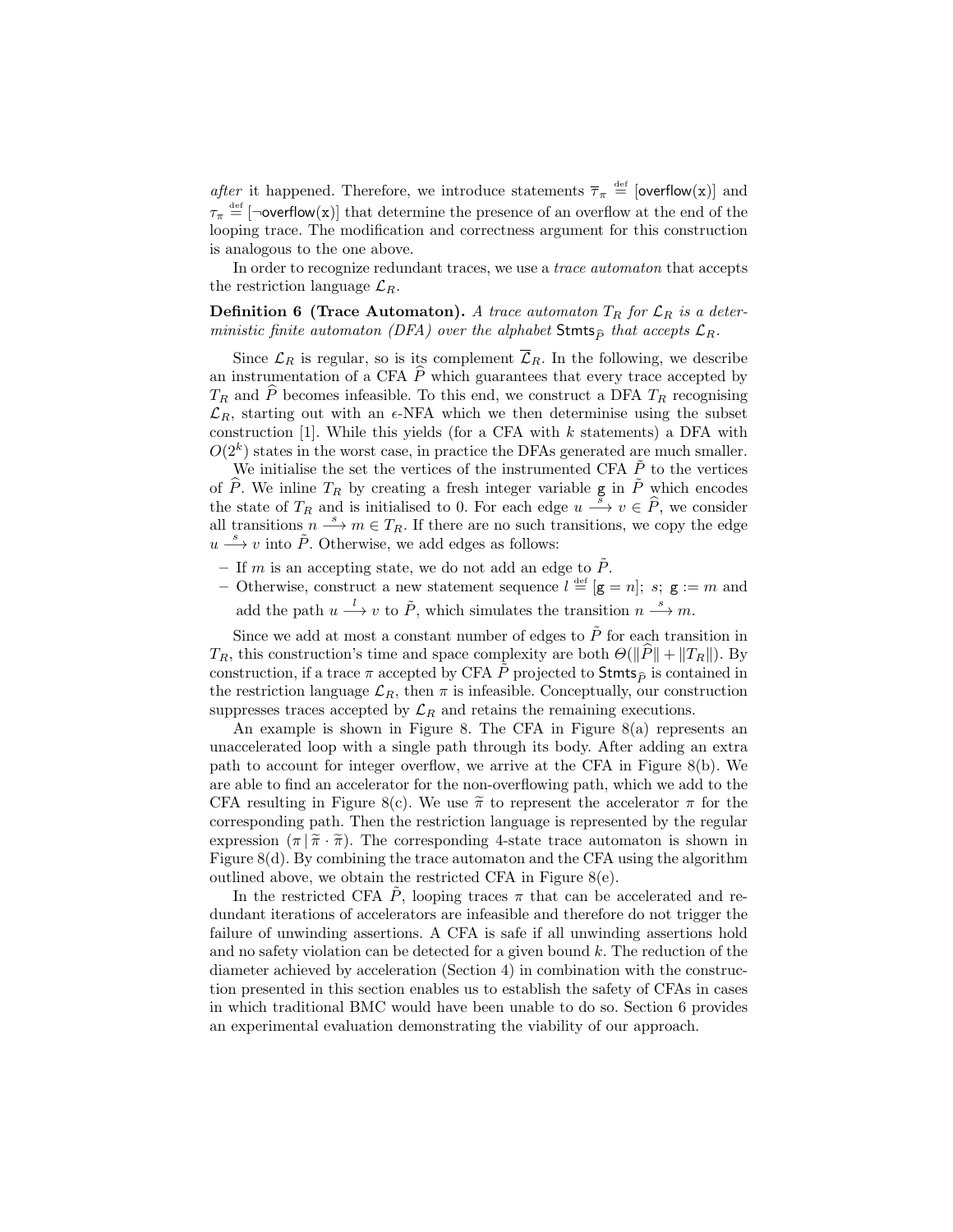

Fig. 8. Accelerating a looping path

## 6 Experimental Evaluation

We evaluate the effect of instrumenting accelerated programs with trace automata and determine the direct cost of constructing the automata as well as the impact of trace automata on the ability to find bugs on the one hand and prove safety on the other.

Our evaluation is based on the Loops category of the benchmarks from SV-COMP14 and a number of small but difficult hand-crafted examples<sup>3</sup>. Our hand-crafted examples require precise reasoning about arithmetic and arrays. The unsafe examples have deep bugs, and the safe examples feature unbounded loops. The SV-COMP14 benchmarks are largely arithmetic in nature. They often require non-trivial arithmetic invariants to be inferred, but rarely require complex reasoning about arrays. Furthermore, all bugs of the unsafe SV-COMP14 benchmarks occur within a small number of loop iterations.

In all of our experiments we used CBMC taken from the public SVN at r3849 to perform the transformation. Since Cbmc's acceleration procedure generates assertions with quantified arrays, we used Z3 [24] version 4.3.1 as the backend decision procedure. All of the experiments were performed with a timeout of 30 s and very low unwinding limits. We used an unwinding limit of 100 for unaccelerated programs and an unwinding limit of 3 for their accelerated counterparts.

The version of Cbmc we use has incomplete acceleration support, e.g., it is unable to accelerate nested loops. As a result, there are numerous benchmarks that it cannot accelerate. We stress that our goal here is to evaluate the effect of

<sup>&</sup>lt;sup>3</sup> These examples have been accepted into SV-COMP15, where they can be found in the loop-acceleration directory.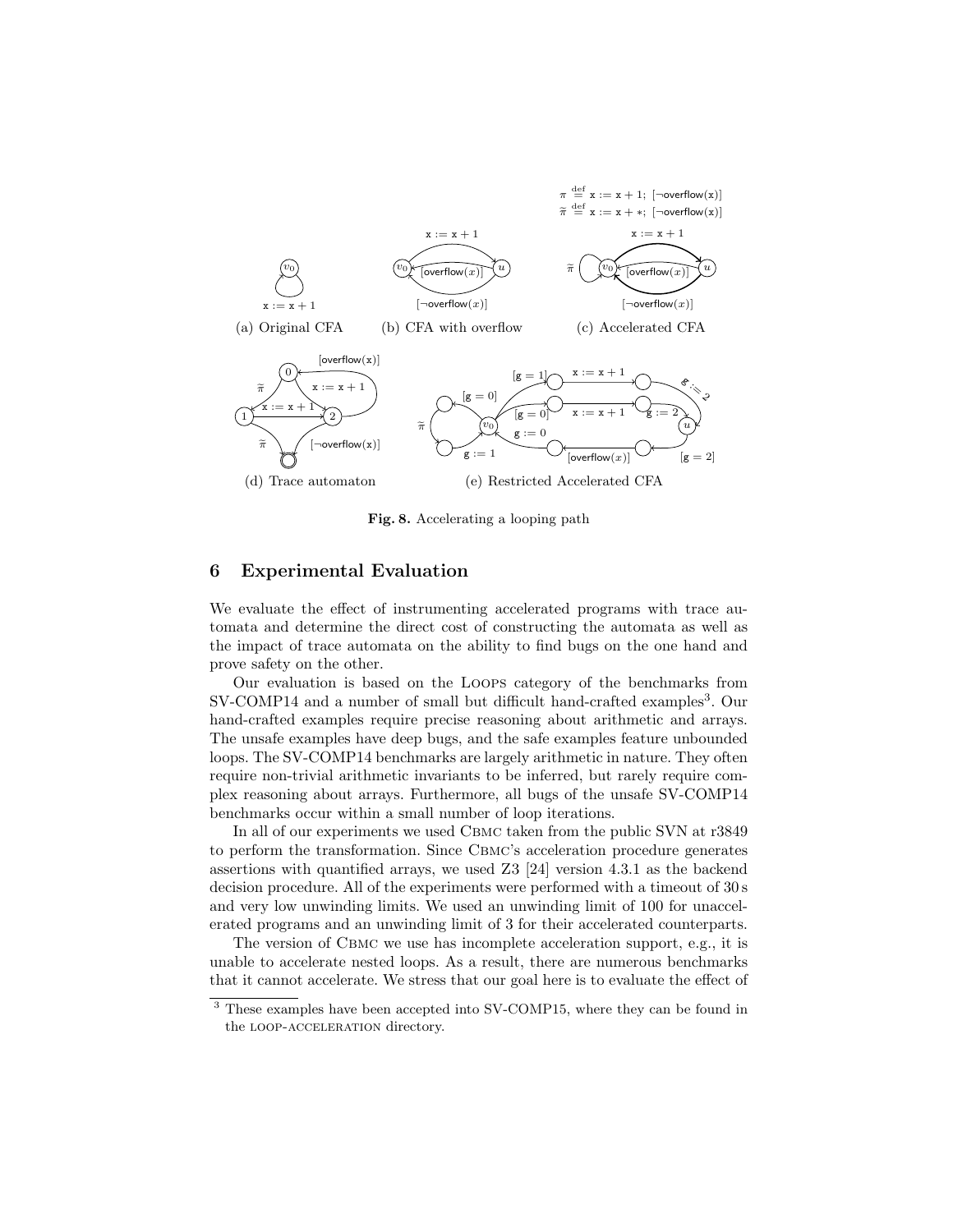Table 2. Summary of experimental results

|                     |                         | CBMC     |                 |                                      | CBMC<br>Acceleration |                                                                          | $_{\rm CBMC}$ +<br>Acceleration +<br>Trace Automata |                      |                                            |                                   |
|---------------------|-------------------------|----------|-----------------|--------------------------------------|----------------------|--------------------------------------------------------------------------|-----------------------------------------------------|----------------------|--------------------------------------------|-----------------------------------|
|                     | $\#\mathrm{Benchmarks}$ | #Correct | $\odot$<br>Time | $\#\text{Benchmarks}$<br>accelerated | Correct<br>¥         | cceleration<br>Time $\left(\begin{matrix} s \\ s \\ \end{matrix}\right)$ | Checking<br>⊛<br>Time                               | $\#\mathrm{Correct}$ | Acceleration<br>ଇ<br>$\operatorname{Time}$ | Checking<br>$\circledast$<br>Time |
| SV-COMP14 safe      | 35 <sub>l</sub>         |          | 14 298.73       | 21                                   | $\overline{2}$       | 23.24                                                                    | 244.72                                              |                      | 14 23.86                                   | 189.61                            |
| SV-COMP14 unsafe 32 |                         |          | 20 394.96       | 18                                   |                      | 15.79                                                                    | 197.94                                              |                      | 12 16.51                                   | 173.74                            |
| Crafted safe        | 15                      | 0        | 11.42           | 15                                   | $\theta$             | 2.75                                                                     | 32.41                                               | 15                   | 2.91                                       | 1.59                              |
| Crafted unsafe      | 14                      | 0        | 9.03            | 14                                   | 14                   | 2.85                                                                     | 12.24                                               | 14                   | 2.95                                       | 2.55                              |

adding trace automata to accelerated programs. Acceleration has already proven to be a useful technique for both bug-finding and proof [15, 17, 21, 26, 27] and we are interested in how well inlined trace automata can complement it.

Our experimental results are summarised in Table 2, and the full results are provided in our technical report [18]. We discuss the results in the remainder of this section.

Cost of Trace Automata. To evaluate the direct cost of constructing the trace automata, we direct the reader's attention to Table 2 and the columns headed "acceleration time". The first "acceleration time" column shows how long it took to generate an accelerated program without a trace automaton, whereas the second shows how long it took when a trace automaton was included. For all of these benchmarks, the additional time taken to build and insert the trace automaton is negligible. Detailed information about the size increase of the instrumented binary over the accelerated binary is provided in our technical report [18, Appendix B]. The average increase is about 15%, but the maximum increase is 77%. There is still room for optimisation, as we do not minimise the automata before inserting them.

Bug Finding. In the following, we evaluate the effectiveness of our technique for bug finding. The current state-of-the-art method for bug finding is BMC [3]. To provide a baseline for bug finding power, we start by evaluating the effect of just combining acceleration with BMC. We then evaluate the impact of adding trace automata, as compared to acceleration without trace automata. Our hypothesis is that adding trace automata has negligible impact on acceleration's ability to find bugs. The statistics we use to measure these effects are the number of bugs found and the time to find them. We measure these statistics for each of three techniques: BMC alone, acceleration with BMC, and our combination of acceleration, trace automata and BMC.

The results are summarised in Table 2. In SV-COMP14, almost all of the bugs occur after a small number of unwindings. In these cases, there are no deep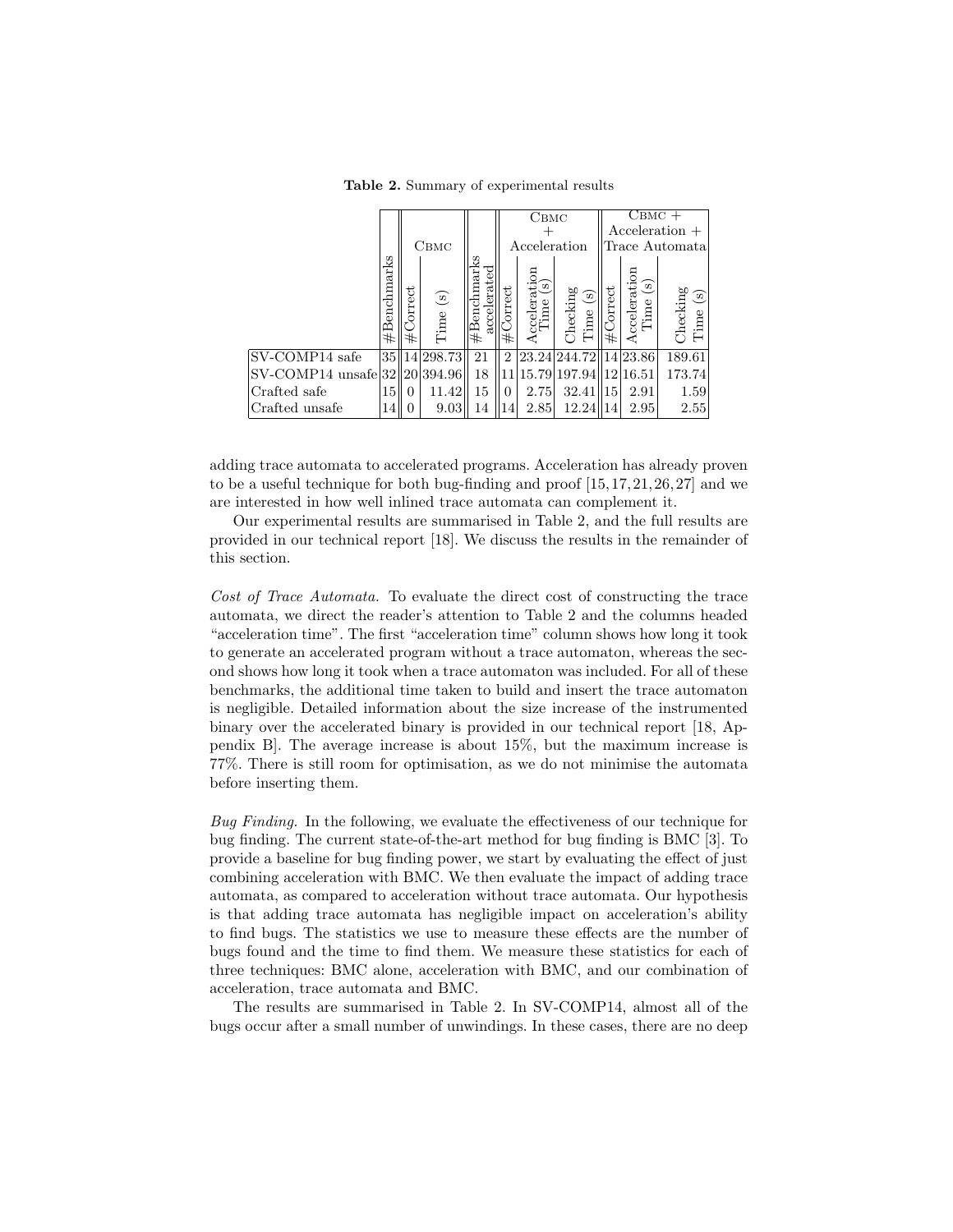loops to accelerate so just using Cbmc allows the same bugs to be reached, but without the overhead of acceleration (which causes some timeouts to be hit). In the crafted set the bugs are much deeper, and we can see the effect of acceleration in discovering these bugs – none of the bugs are discovered by CBMC, but each of the configurations using acceleration finds all 14 bugs.

In both of the benchmark sets, adding trace automata does not negatively impact the bug finding ability of acceleration. Indeed, for the crafted set the addition of trace automata significantly improves bug finding performance – the total time needed to find the 14 bugs is reduced from 12.31 s to 1.85 s.

Safety Proving. We evaluate the effectiveness of our technique for proving safety with  $BMC$ , the key contribution of this paper. Our two benchmark sets have very different characteristics with respect to the safety proofs required for their safe examples. As can be seen from Table 2, 14 of the SV-COMP14 benchmarks can be proved safe using just BMC. That is, they can be exhaustively proved safe after a small number of loop unwindings. For the 14 cases that were provable using just BMC, none had loops that could execute for more than 10 iterations.

Of the 35 safe SV-COMP14 benchmarks, 21 contained loops that could be accelerated by our implementation. Of these 21 cases, 14 were proved safe using trace automata. These are not the same 14 cases that were proved by Cbmc, and notably 8 cases with unbounded loops are included, which would be impossible to prove safe with just BMC.

Additionally we were able to solve the SUM\_ARRAY\_TRUE benchmark (given as Figure 9) in 1.75 s. Of all the tools entered in SV-COMP14, the only tools to claim "safe" for this benchmark were BMC-based (even though analyses able to solve this problem exist, e.g. [10]), and as such do not generate safety proofs.

unsigned  $N := *, i;$ int  $a[M], b[M], c[M];$ for  $(i = 0; i < M; i := i + 1)$  {  $c[i] := a[i] + b[i];$ } for  $(i = 0; i < M; i := i + 1)$  { assert  $(c[i] = a[i] + b[i]);$ }

Fig. 9. The SUM\_ARRAYS benchmark from SV-COMP14

For the 7 cases where accelerators were produced but we were unable to prove safety, 5 are due to timeouts, 1 is a crash in CBMC and 1 is an "incomplete". The 5 timeouts are due to the complexity of the SMT queries we produce. For these timeout cases, we generate assertions which contain non-linear multiplication and quantification over arrays, which are very difficult for Z3 to solve. The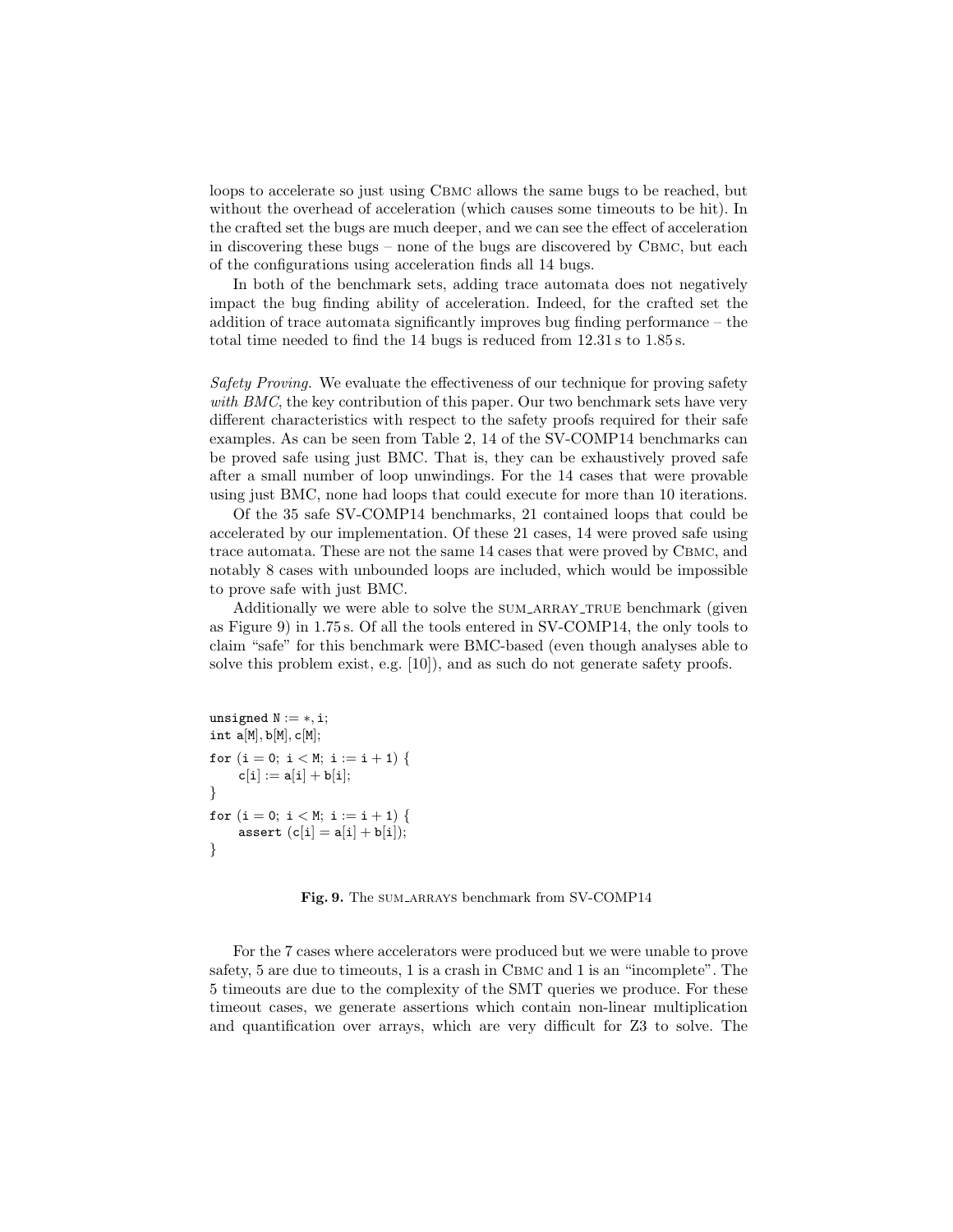"incomplete" case (TREX03\_TRUE) requires reasoning about accelerated paths that commute with each other, which we leave as future work.

## 7 Related Work

The diameter of a transition system was introduced in Biere et al.'s seminal paper on BMC [5] in the context of finite-state transition relations. For finite-state transition relations, approximations of the diameter can be computed symbolically by constraining the unwound transition relation to exclude executions that visit states repeatedly [20]. For software, however, this technique is ineffective. Baumgartner and Kühlmann use structural transformations of hardware designs to reduce the reachability diameter of a hardware design to obtain a complete BMC-based verification method [2]. This technique is not applicable in our context.

Trace automata are introduced in [13] as abstractions of safe traces of CFAs [14], constructed by means of interpolation. We use trace automata to recognize redundant traces.

Acceleration amounts to computing the transitive closure of a infinite state transition relation  $[6, 7, 12]$ . Acceleration has been successfully combined with abstract interpretation [26] as well as interpolation-based invariant construction [15]. These techniques rely on over-approximate abstractions to prove safety. We previously used acceleration and under-approximation to quickly find deep bugs [17, 19, 21, 22]. The quantified transition relations used to encode underapproximations pose an insurmountable challenge to interpolation-based refinement techniques [17, 19], making it difficult to combine the approach with traditional software model checkers.

## 8 Conclusion

The reduction of the reachability diameter of a program achieved by acceleration and loop under-approximation enables the rapid detection of bugs by means of BMC. Attempts to apply under-approximation to prove safety, however, have been disappointing: the simple mechanism deployed by BMC-based tools to detect that an unwinding bound is exhaustive is not readily applicable to accelerated programs.

In this paper, we present a technique that constrains the search space of an accelerated program, enabling BMC-based tools to prove safety using a small unwinding depth. To this end, we use trace automata to eliminate redundant execution traces resulting from under-approximating acceleration. Unlike other safety provers, our approach does not rely on over-approximation, nor does it require the explicit computation of a fixed point. Using unwinding assertions, the smaller diameter can be computed by means of a simple satisfiability check.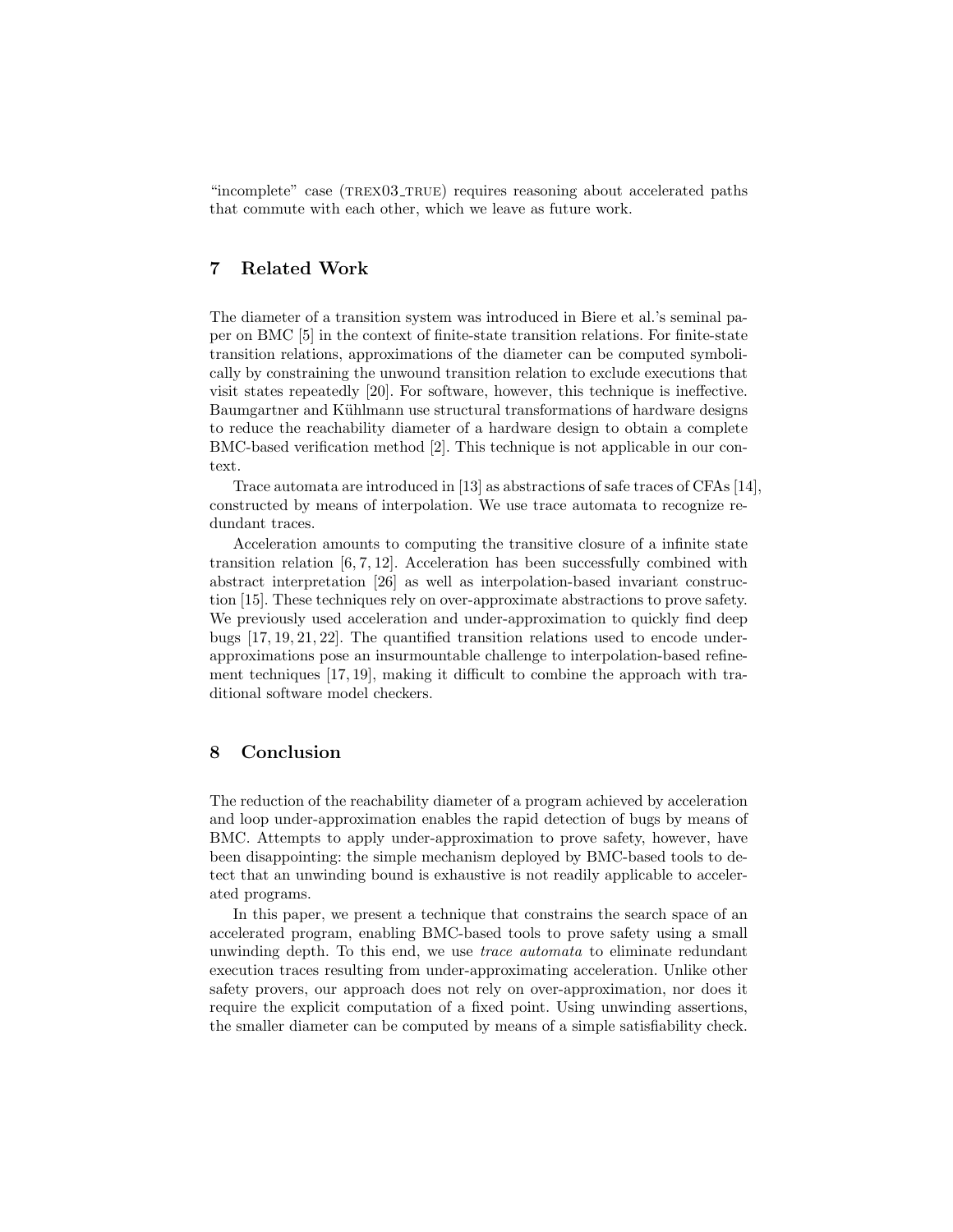#### References

- 1. Aho, A.V., Sethi, R., Ullman, J.D.: Compilers: Principles, Techniques, and Tools. Addison-Wesley Longman Publishing Co., Inc., Boston, MA, USA (1986)
- 2. Baumgartner, J., Kuehlmann, A.: Enhanced diameter bounding via structural transformations. In: Design, Automation and Test in Europe (DATE). pp. 36–41. IEEE (2004)
- 3. Beyer, D.: Status Report on Software Verification (Competition Summary SV-COMP 2014). In: Tools and Algorithms for the Construction and Analysis of Systems (TACAS), Lecture Notes in Computer Science, vol. 8413, pp. 373–388. Springer (2014)
- 4. Beyer, D., Henzinger, T.A., Majumdar, R., Rybalchenko, A.: Path invariants. In: Programming Language Design and Implementation (PLDI). pp. 300–309. ACM (2007)
- 5. Biere, A., Cimatti, A., Clarke, E.M., Zhu, Y.: Symbolic model checking without BDDs. In: Tools and Algorithms for the Construction and Analysis of Systems (TACAS). Lecture Notes in Computer Science, vol. 1579, pp. 193–207. Springer (1999)
- 6. Boigelot, B.: Symbolic Methods for Exploring Infinite State Spaces. Ph.D. thesis, Université de Liège (1999)
- 7. Bozga, M., Iosif, R., Konecn´y, F.: Fast acceleration of ultimately periodic relations. In: Computer Aided Verification (CAV). Lecture Notes in Computer Science, vol. 6174, pp. 227–242. Springer (2010)
- 8. Clarke, E.M., Kroening, D., Lerda, F.: A tool for checking ANSI-C programs. In: Tools and Algorithms for the Construction and Analysis of Systems (TACAS), pp. 168–176. Springer (2004)
- 9. Dijkstra, E.W., et al.: From predicate transformers to predicates (April 1982), tuesday Afternoon Club Manuscript EWD821
- 10. Dillig, I., Dillig, T., Aiken, A.: Fluid updates: Beyond strong vs. weak updates. In: European Symposium on Programming (ESOP). Lecture Notes in Computer Science, vol. 6012, pp. 246–266. Springer (2010)
- 11. D'Silva, V., Kroening, D., Weissenbacher, G.: A survey of automated techniques for formal software verification. Transactions on Computer-Aided Design of Integrated Circuits and Systems (TCAD) 27(7), 1165–1178 (July 2008)
- 12. Finkel, A., Leroux, J.: How to compose Presburger-accelerations: Applications to broadcast protocols. In: Foundations of Software Technology and Theoretical Computer Science (FST-TCS). Lecture Notes in Computer Science, vol. 2556, pp. 145– 156. Springer (2002)
- 13. Heizmann, M., Hoenicke, J., Podelski, A.: Refinement of trace abstraction. In: Static Analysis Symposium (SAS). Lecture Notes in Computer Science, vol. 5673, pp. 69–85. Springer (2009)
- 14. Henzinger, T.A., Jhala, R., Majumdar, R., Sutre, G.: Lazy abstraction. In: Principles of Programming Languages (POPL), pp. 58–70. ACM (2002)
- 15. Hojjat, H., Iosif, R., Konecny, F., Kuncak, V., Ruemmer, P.: Accelerating interpolants. In: Automated Technology for Verification and Analysis (ATVA). Lecture Notes in Computer Science, vol. 7561, pp. 187–202. Springer (2012)
- 16. Kovács, L., Voronkov, A.: Finding loop invariants for programs over arrays using a theorem prover. In: Fundamental Approaches to Software Engineering (FASE). Lecture Notes in Computer Science, vol. 5503, pp. 470–485. Springer (2009)